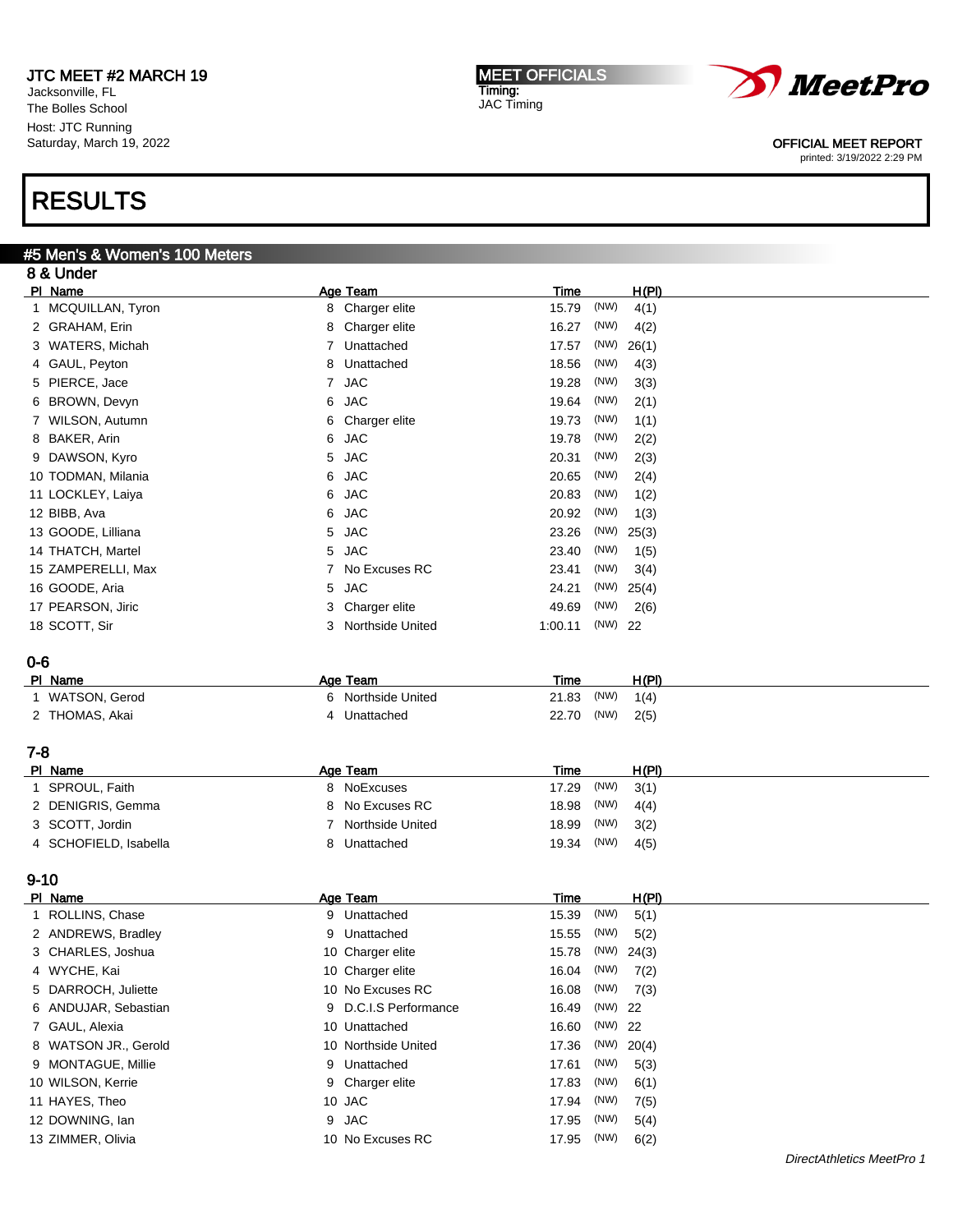Jacksonville, FL The Bolles School Host: JTC Running Saturday, March 19, 2022

# RESULTS

#### #5 Men's & Women's 100 Meters (cont'd) 9-10

| ອ- ເບ                   |                              |                             |  |
|-------------------------|------------------------------|-----------------------------|--|
| PI Name                 | Age Team                     | H(PI)<br>Time               |  |
| 14 SCOTT JR., Durell    | 10 Northside United          | (NW)<br>7(6)<br>18.01       |  |
| 15 BLACKMON, Aria       | <b>Northside United</b><br>9 | (NW)<br>18.15<br>5(5)       |  |
| 16 CHACHRA, Rhyn        | 10 JAC                       | (NW)<br>18.62<br>18(6)      |  |
| 17 LONGMIRE, Carter     | No Excuses RC<br>9           | (NW)<br>18.83<br>6(3)       |  |
| 18 WILSON, Dallas       | 10 Charger elite             | (NW)<br>19.59<br>6(4)       |  |
| 19 SMITH, Maiyah        | <b>NoExcuses</b><br>9        | (NW)<br>19.68<br>6(5)       |  |
| 20 HEDRINGTON, Mikali   | 9<br><b>JAC</b>              | (NW)<br>19.70<br>5(6)       |  |
| 21 CASSIANI, Daniel     | No Excuses RC<br>9           | (NW)<br>19.87<br>5(7)       |  |
| $11 - 12$               |                              |                             |  |
| PI Name                 | Age Team                     | <u>H(PI)</u><br><b>Time</b> |  |
| 1 BALDWIN, Davis        | 12 No Excuses RC             | $(NW)$ 12(1)<br>12.57       |  |
| 2 LEWIS, Devon          | 12 Northside United          | 12.95<br>$(NW)$ 17(1)       |  |
| 3 LANDON, Nicholas      | 11 Charger elite             | 13.75<br>(NW) 20(2)         |  |
| 4 MCLEOD, Tessa         | 12 No Excuses RC             | $(NW)$ 11(1)<br>14.30       |  |
| SANTAMARIA, Sofia<br>5  | 12 No Excuses RC             | $(NW)$ 12(4)<br>14.49       |  |
| CARPIO, Samuel<br>6     | 11 No Excuses RC             | $(NW)$ 19(2)<br>14.50       |  |
| 7 STEWART, Zander       | 12 No Excuses RC             | 14.62<br>$(NW)$ 15(4)       |  |
| TINKER, Kellen<br>8     | 12 No Excuses RC             | $(NW)$ 10(2)<br>14.66       |  |
| 9 JUAREZ, Benny         | 12 Unattached                | 14.77<br>$(NW)$ 25(1)       |  |
| 10 CLARK, Abigail       | 12 NoExcuses                 | $(NW)$ 15(5)<br>14.88       |  |
| 11 COLLETTE, Ellie      | 11 No Excuses RC             | $(NW)$ 11(3)<br>14.90       |  |
| 12 SELBY, DJ            | 12 Duval Charter at Fla      | $(NW)$ 17(3)<br>14.90       |  |
| 13 WILLMORE, Calvin     | 12 No Excuses RC             | (NW)<br>14.92<br>9(1)       |  |
| 14 WILLMORE, Skylar     | 12 No Excuses RC             | 15.10<br>(NW)<br>8(3)       |  |
| 15 PETRICK, Chase       | 11 No Excuses RC             | 15.22<br>(NW)<br>9(2)       |  |
| 16 LONGMIRE, Emily Kate | 12 No Excuses RC             | 15.53<br>$(NW)$ 11(4)       |  |
| 17 JORDAN, Christopher  | 12 NoExcuses                 | $(NW)$ 16(4)<br>15.55       |  |
| 18 LOBUSTA, Eva         | 12 Duval Charter at Fla      | $(NW)$ 11(6)<br>15.68       |  |
| 19 HARRIS JR., Derrick  | 11 Northside United          | $(NW)$ 19(6)<br>15.86       |  |
| 20 STEPHENS, Raymond    | 12 Duval Charter at Fla      | (NW)<br>15.87<br>9(3)       |  |
| 21 BUCK, Wyatt          | 11 No Excuses RC             | (NW)<br>15.89<br>10(5)      |  |
| 22 SOSA, Xander         | 12 NoExcuses                 | (NW)<br>15.91<br>16(5)      |  |
| 23 WEST, Jack           | 11 No Excuses RC             | (NW)<br>16.01<br>7(1)       |  |
| 24 LATIMER, Scarlett    | 11 NoExcuses                 | (NW)<br>16.02<br>15(7)      |  |
| 25 LAM, Azlee           | 12 No Excuses RC             | (NW)<br>16.04<br>8(5)       |  |
| 26 MITCHELL, Lilly      | 11 Northside United          | 16.09<br>(NW)<br>7(4)       |  |
| 27 CHAPMAN, Kaitlyn     | 11 No Excuses RC             | (NW)<br>16.20<br>14(4)      |  |
| 28 CAMPBELL, Hayden     | 12 No Excuses RC             | (NW)<br>16.42<br>8(7)       |  |
| 29 FUDGE, Mariah        | 12 RCSA Innovation           | (NW)<br>16.56<br>19(8)      |  |
| 30 KOROLEV, Roman       | 11 No Excuses RC             | (NW) 10(6)<br>17.77         |  |
| 31 ELIJAH, Clement      | 12 Duval Charter at Fla      | 18.00<br>(NW)<br>9(5)       |  |
| 32 LEMASTER, Caleb      | 11 Unattached                | 18.68<br>(NW)<br>14(7)      |  |
| 33 MYERS, Christian     | 11 Duval Charter at Fla      | (NW)<br>19.07<br>7(7)       |  |

MEET OFFICIALS Timing: JAC Timing



#### OFFICIAL MEET REPORT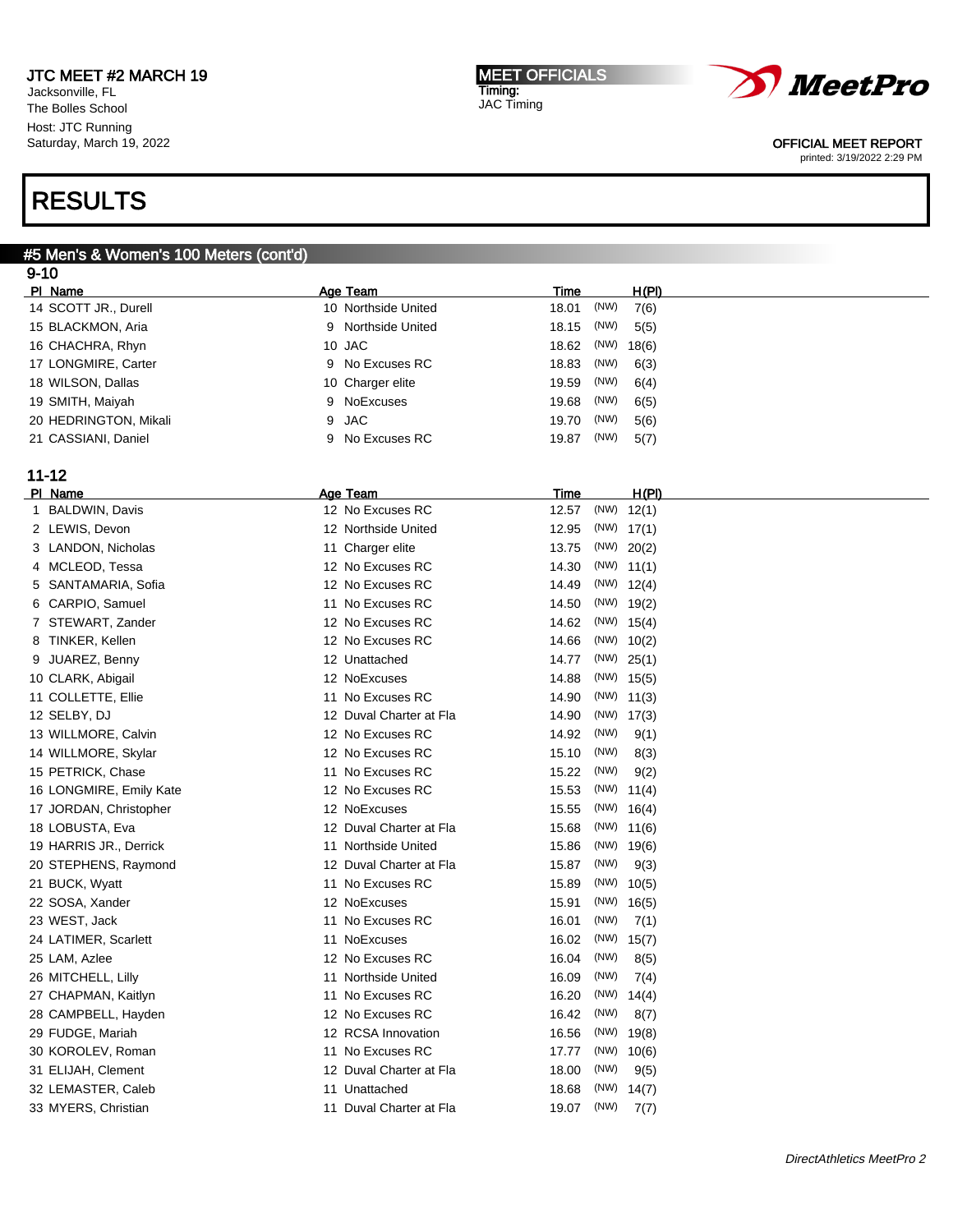Jacksonville, FL The Bolles School Host: JTC Running Saturday, March 19, 2022

# RESULTS

# #5 Men's & Women's 100 Meters (cont'd)

| 13-14                      |                         |                        |
|----------------------------|-------------------------|------------------------|
| PI Name                    | Age Team                | H(PI)<br><b>Time</b>   |
| 1 HARRIS, Josia            | 14 Duval Charter at Fla | (NW)<br>12.31<br>20(1) |
| 2 HUDGINS, Bryce           | 13 No Excuses RC        | 12.88<br>$(NW)$ 18(2)  |
| 3 MACKEY, Kamari           | 13 Duval Charter at Fla | 12.92<br>$(NW)$ 13(1)  |
| 4 YOUNG, Denoris           | 14 RCSA Innovation      | $(NW)$ 12(2)<br>13.05  |
| CUEVAS, Cesar<br>5         | No Excuses RC<br>14     | $(NW)$ 16(1)<br>13.06  |
| DEL RIO, Daniel<br>6       | No Excuses RC<br>14     | $(NW)$ 12(3)<br>13.17  |
| POTTER, Cameron<br>7       | 14 No Excuses RC        | $(NW)$ 19(1)<br>13.35  |
| BROWN, Arayah<br>8         | 13 Charger elite        | 13.71<br>(NW)<br>23(2) |
| 9 WALKER, Dior             | 14 RCSA Innovation      | $(NW)$ 15(3)<br>13.71  |
| 10 LEE, Serenity           | 13 Charger elite        | (NW)<br>13.73<br>23(3) |
| 11 SUBLETT, Gabrielle      | 13 Charger elite        | (NW)<br>13.78<br>24(2) |
| 12 WILLIAMS, Ely           | No Excuses RC<br>14     | $(NW)$ 18(3)<br>13.85  |
| 13 HOLICK, Ella            | No Excuses RC<br>14     | (NW)<br>13.96<br>8(1)  |
| 14 WASHINGTON, Christopher | 14 RCSA Innovation      | 14.04<br>(NW)<br>14(1) |
| 15 CARRION, Santiago       | 13 No Excuses RC        | 14.05<br>(NW)<br>16(2) |
| 16 CAMPA, Devin            | 14 Duval Charter at Fla | $(NW)$ 13(2)<br>14.23  |
| 17 VAIL, Jescie            | 13 No Excuses RC        | $(NW)$ 13(3)<br>14.24  |
| 18 SCOTT, Jaleah           | 13 D.C.I.S Performance  | (NW) 22<br>14.36       |
| 19 SNOW, Tameah            | 13 RCSA Innovation      | (NW)<br>14.41<br>8(2)  |
| 20 CLARK, Madalynn         | 14 NoExcuses            | 14.71<br>(NW)<br>12(5) |
| 21 DELICE, Jeremiah        | 13 Northside United     | $(NW)$ 17(2)<br>14.72  |
| 22 TARANTINO, Sydney       | 14 No Excuses RC        | 14.82<br>$(NW)$ 11(2)  |
| 23 SERGE, Caleb            | 14 NoExcuses            | $(NW)$ 10(3)<br>14.89  |
| 24 HUDSON, Whitney         | 13 RCSA Innovation      | $(NW)$ 18(4)<br>14.91  |
| 25 GIBBES, Thomas          | 14 No Excuses RC        | (NW)<br>14.96<br>14(2) |
| 26 ANDREWS, Camille        | 13 NoExcuses            | $(NW)$ 13(4)<br>15.07  |
| 27 REICHARD, Delanee       | 13 No Excuses RC        | (NW)<br>15.08<br>10(4) |
| 28 ARMEL, Isabella         | 13 No Excuses RC        | $(NW)$ 15(6)<br>15.16  |
| 29 MIONE, Bella            | 14 NoExcuses            | (NW)<br>15.23<br>19(3) |
| 30 SOUZA, Addyson          | 13 No Excuses RC        | (NW)<br>15.24<br>16(3) |
| 31 ROSE, Anna              | 13 Duval Charter at Fla | (NW)<br>15.31<br>19(4) |
| 32 SCOTT, Jabrea           | 13 Northside United     | (NW)<br>15.35<br>8(4)  |
| 33 FISH, Sarah             | 13 No Excuses RC        | 15.42<br>(NW)<br>20(3) |
| 34 FLORES, Vivienne        | 13 Duval Charter at Fla | 15.51<br>$(NW)$ 14(3)  |
| 35 RUCKER, Peyton          | 13 RCSA Innovation      | $(NW)$ 19(5)<br>15.52  |
| 36 HAMMOCK, Ethan          | 13 Duval Charter at Fla | 15.59<br>$(NW)$ 11(5)  |
| 37 LARA MORENO, Jose       | 13 RCSA Innovation      | $(NW)$ 11(7)<br>16.10  |
| 38 BARKER, Juliet          | 14 No Excuses RC        | 16.27<br>(NW) 23(4)    |
| 39 SAFFORD, Laila          | 13 RCSA Innovation      | 16.27<br>(NW)<br>8(6)  |
| 40 WEST, Evie              | 13 No Excuses RC        | 16.28<br>$(NW)$ 19(7)  |
| 41 GOETHE, Lilly           | 13 No Excuses RC        | 16.42<br>$(NW)$ 12(6)  |
| 42 KOZDRAS, Laila          | 13 No Excuses RC        | 16.52<br>$(NW)$ 14(5)  |
| 43 GARCES, Marlie          | 13 No Excuses RC        | 16.52<br>$(NW)$ 16(6)  |
| 44 LOVETT, Ivyanna         | 13 Duval Charter at Fla | 16.57<br>$(NW)$ 17(4)  |
| 45 OLDHAM, Sophia          | 13 No Excuses RC        | $(NW)$ 14(6)<br>16.60  |
|                            |                         |                        |

MEET OFFICIALS

Timing: JAC Timing



OFFICIAL MEET REPORT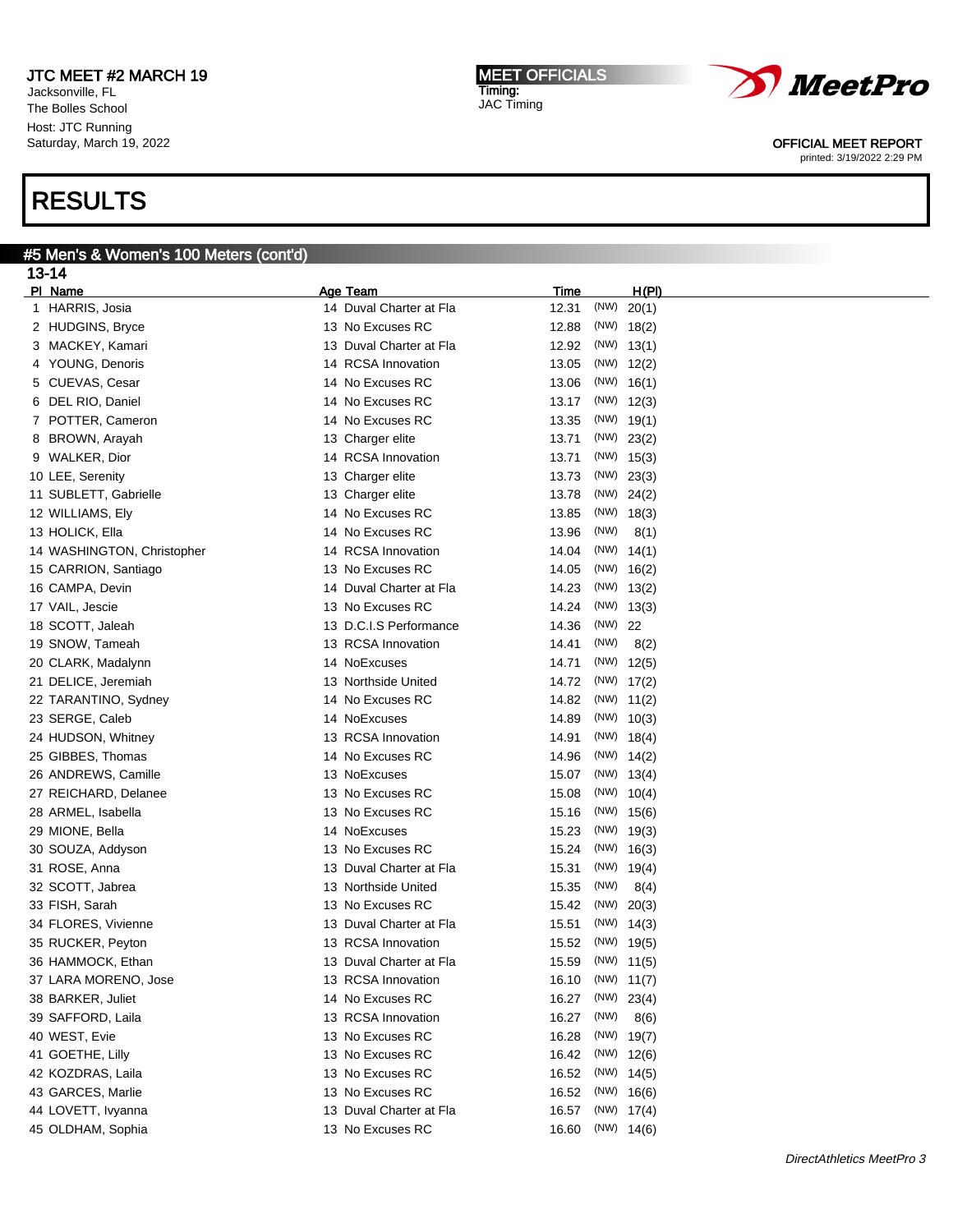Jacksonville, FL The Bolles School Host: JTC Running Saturday, March 19, 2022

#### MEET OFFICIALS Timing: JAC Timing



#### OFFICIAL MEET REPORT

printed: 3/19/2022 2:29 PM

| #5 Men's & Women's 100 Meters (cont'd) |                         |               |              |       |
|----------------------------------------|-------------------------|---------------|--------------|-------|
| $13 - 14$                              |                         |               |              |       |
| PI Name                                | Age Team                | <b>Time</b>   |              | H(PI) |
| 46 CHEN, Ethan                         | 13 No Excuses RC        | 16.77         | $(NW)$ 18(5) |       |
| 47 BARKER, Camryn                      | 14 No Excuses RC        | 16.84         | $(NW)$ 23(5) |       |
| 48 KUHRATTI, Trisha                    | 13 Duval Charter at Fla | 17.55         | (NW)         | 9(4)  |
| 49 LUDD, Prezaria                      | 13 Duval Charter at Fla | 17.91         | $(NW)$ 16(7) |       |
| 50 ARAHILL, Ashlynn                    | 13 Duval Charter at Fla | 18.36         | $(NW)$ 13(5) |       |
| 51 PARKER, Reagan                      | 14 No Excuses RC        | 18.42         | $(NW)$ 12(7) |       |
| 52 KRETZER, Kamdyn                     | 13 Duval Charter at Fla | 20.54         | $(NW)$ 13(6) |       |
|                                        |                         |               |              |       |
| $15 - 16$                              |                         |               |              |       |
| PI Name                                | Age Team                | <b>Time</b>   |              | H(PI) |
| 1 MELENEZES, Jaden                     | 15 D.C.I.S Performance  | 11.94         | (NW) 22      |       |
| 2 COLEMAN, Gabe                        | 16 Unattached           | 11.94         | $(NW)$ 15(1) |       |
| 3 THOMAS, Antonio                      | 15 Charger elite        | 12.38         | (NW) 24(1)   |       |
| 4 JONES, Martrey                       | 16 Northside United     | 12.73         | $(NW)$ 18(1) |       |
| 5 MCKAY, Tristan                       | 16 Northside United     | 12.96         | $(NW)$ 15(2) |       |
|                                        |                         |               |              |       |
| $17 - 18$                              |                         |               |              |       |
| PI Name                                | Age Team                | Time          |              | H(PI) |
| 1 SMITH, Allen                         | 18 No Excuses RC        | 12.19         | (NW)         | 10(1) |
| 2 TOWNSEND, chandler                   | 18 Team No Excuse       | 12.89         | $(NW)$ 23(1) |       |
|                                        |                         |               |              |       |
| 25-29                                  |                         |               |              |       |
| PI Name                                | Age Team                | <u>Time</u>   |              | H(PI) |
| 1 BIAS, James                          | 27 Garden State Track   | 11.28         | (NW)         | 21(1) |
| 2 KNIGHT, Jameel                       | 26 Northside United     | 14.05         | $(NW)$ 21(2) |       |
|                                        |                         |               |              |       |
| 30-34<br>PI Name                       | Age Team                |               |              | H(PI) |
| 1 HENRY, Larry                         | 31 Unattached           | Time<br>14.82 | (NW)         | 25(2) |
|                                        |                         |               |              |       |
| 40-44                                  |                         |               |              |       |
| PI Name                                | Age Team                | Time          |              | H(PI) |
| 1 LEWIS, Juddian                       | 40 Northside United     | 18.16         | $(NW)$ 21(5) |       |
|                                        |                         |               |              |       |
| 45-49                                  |                         |               |              |       |
| <u>PI Name</u>                         | <b>Age Team</b>         | <u>Time</u>   |              | H(PI) |
| 1 MCKAY, Andy                          | 46 Northside United     | 15.08         | (NW)         | 21(3) |
| 2 STEPHENS, Ernest                     | 46 Northside United     | 17.99         | $(NW)$ 21(4) |       |
| 3 MCKAY, Susan                         | 45 Northside United     | 19.85         | $(NW)$ 21(6) |       |
|                                        |                         |               |              |       |
| 60-99                                  |                         |               |              |       |
| PI Name                                | Age Team                | <b>Time</b>   |              | H(PI) |
| 1 GOLMANAVICH, Suzanna (Sue)           | 75 Unattached           | 31.87         | (NW) 20(5)   |       |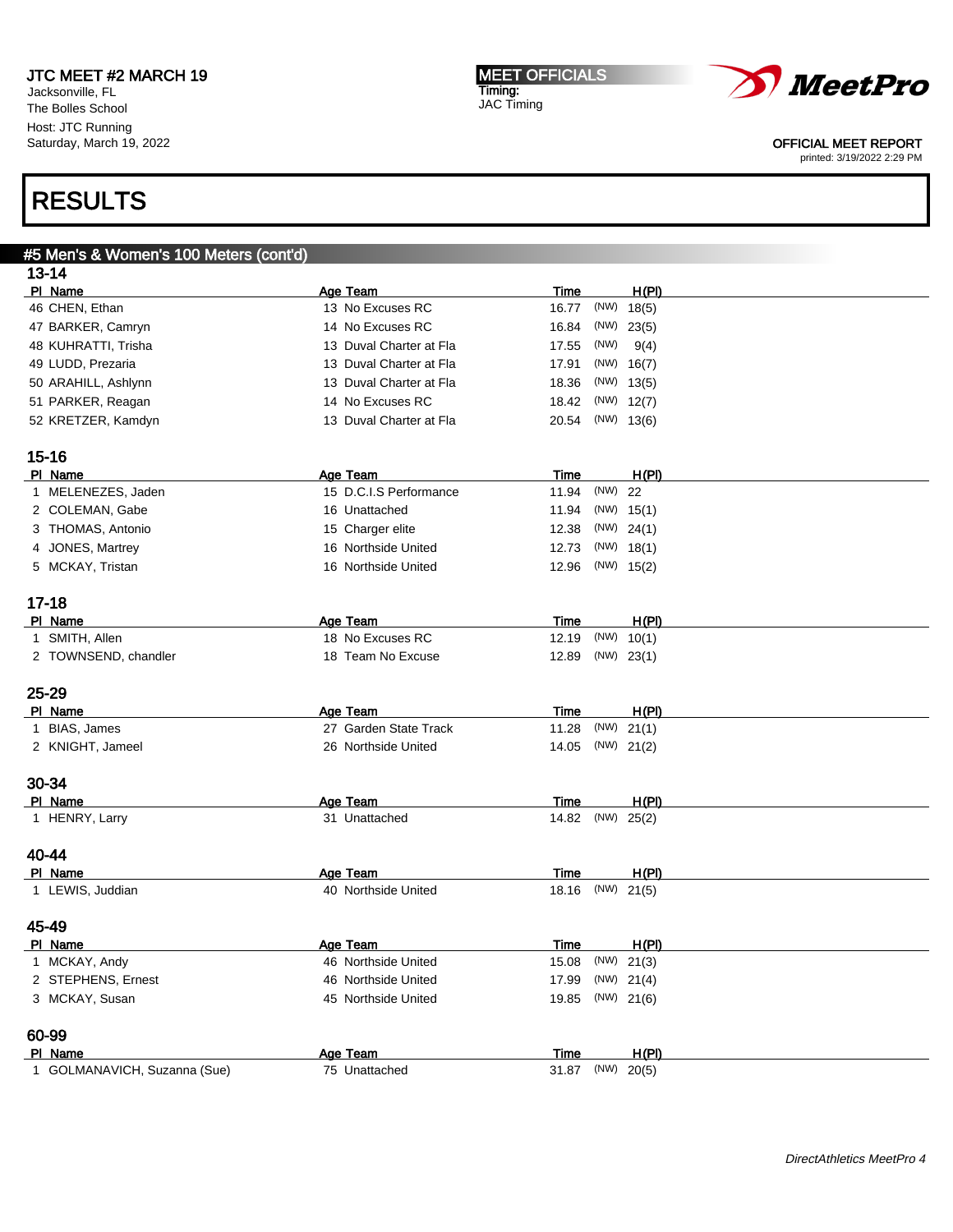Jacksonville, FL The Bolles School Host: JTC Running Saturday, March 19, 2022

# RESULTS

# #11 Men's & Women's 200 Meters

|          | 8 & Under              |                              |             |      |              |  |
|----------|------------------------|------------------------------|-------------|------|--------------|--|
|          | PI Name                | <b>Age Team</b>              | <b>Time</b> |      | H(PI)        |  |
|          | 1 MCQUILLAN, Tyron     | 8 Charger elite              | 34.70       | (NW) | 3(1)         |  |
|          | 2 BROWN, Eddie         | 8<br>Charger elite           | 37.30       | (NW) | 22(1)        |  |
|          | 3 BAKER, Arin          | <b>JAC</b><br>6              | 41.04       | (NW) | 1(2)         |  |
|          | 4 BROWN, Devyn         | <b>JAC</b><br>6              | 41.84       | (NW) | 1(3)         |  |
|          | 5 HUGHES, Zoe          | Northside United<br>8        | 42.63       | (NW) | 4(4)         |  |
|          | 6 TODMAN, Milania      | 6<br><b>JAC</b>              | 47.51       | (NW) | 2(2)         |  |
|          | 7 THATCH, Martel       | <b>JAC</b><br>5              | 50.57       | (NW) | 2(3)         |  |
|          | 8 HARTLEY, Vivian      | 5 No Excuses RC              | 59.16       | (NW) | 1(5)         |  |
| $0 - 6$  |                        |                              |             |      |              |  |
|          | PI Name                | Age Team                     | <b>Time</b> |      | <u>H(PI)</u> |  |
|          | 1 ROLLINS, Amari       | 5 Unattached                 | 40.93       | (NW) | 1(1)         |  |
|          | 2 WATSON, Gerod        | Northside United<br>6        | 51.64       | (NW) | 1(4)         |  |
|          | 3 SMILEY, Aubrie       | Charger elite<br>5           | 1:05.79     | (NW) | 22(3)        |  |
| $7 - 8$  |                        |                              |             |      |              |  |
|          | PI Name                | Age Team                     | Time        |      | H(PI)        |  |
|          | 1 JORDAN, David        | 8 NoExcuses                  | 36.67       | (NW) | 3(2)         |  |
|          | 2 SPROUL, Faith        | NoExcuses<br>8               | 36.70       | (NW) | 4(1)         |  |
|          | 3 DENIGRIS, Gemma      | No Excuses RC<br>8           | 41.96       | (NW) | 3(3)         |  |
|          | 4 SCOTT, Jordin        | Northside United<br>7        | 44.44       | (NW) | 2(1)         |  |
| $9 - 10$ |                        |                              |             |      |              |  |
|          | PI Name                | Age Team                     | <u>Time</u> |      | H(PI)        |  |
|          | 1 ROLLINS, Chase       | 9 Unattached                 | 31.81       | (NW) | 6(1)         |  |
|          | 2 SCOTT JR., Durell    | 10 Northside United          | 33.71       | (NW) | 6(2)         |  |
|          | 3 DARROCH, Juliette    | 10 No Excuses RC             | 33.86       | (NW) | 5(1)         |  |
|          | 4 ANDREWS, Bradley     | 9 Unattached                 | 33.93       | (NW) | 5(2)         |  |
|          | 5 VALENTINE, Jaquavion | 10 Charger elite             | 34.06       | (NW) | 6(3)         |  |
|          | 6 ZIMMER, Olivia       | 10 No Excuses RC             | 37.59       | (NW) | 5(3)         |  |
|          | 7 SMITH, Jarvis        | 10 Charger elite             | 37.77       | (NW) | 6(4)         |  |
|          | 8 CASSITY, Rylie       | 9 NoExcuses                  | 37.96       | (NW) | 5(4)         |  |
|          | 9 WATSON JR., Gerold   | 10 Northside United          | 38.77       | (NW) | 6(5)         |  |
|          | 10 SMITH, Maiyah       | NoExcuses<br>9               | 39.14       | (NW) | 5(5)         |  |
|          | 11 HENRY, Christopher  | Unattached<br>9              | 39.29       | (NW) | 4(2)         |  |
|          | 12 BLACKMON, Aria      | <b>Northside United</b><br>9 | 39.55       | (NW) | 4(3)         |  |
|          | 13 LONGMIRE, Carter    | 9 No Excuses RC              | 39.81       | (NW) | 5(6)         |  |
|          | 14 CASSIANI, Daniel    | 9 No Excuses RC              | 44.13       | (NW) | 4(5)         |  |
|          | $11 - 12$              |                              |             |      |              |  |
|          | PI Name                | Age Team                     | <b>Time</b> |      | H(PI)        |  |
|          | 1 LEWIS, Devon         | 12 Northside United          | 26.22       | (NW) | 14(1)        |  |
|          | 2 BALDWIN, Davis       | 12 No Excuses RC             | 26.61       | (NW) | 8(1)         |  |
|          |                        |                              |             |      |              |  |
|          | 3 MCLEOD, Tessa        | 12 No Excuses RC             | 29.65       |      | $(NW)$ 11(1) |  |

MEET OFFICIALS

Timing: JAC Timing



### OFFICIAL MEET REPORT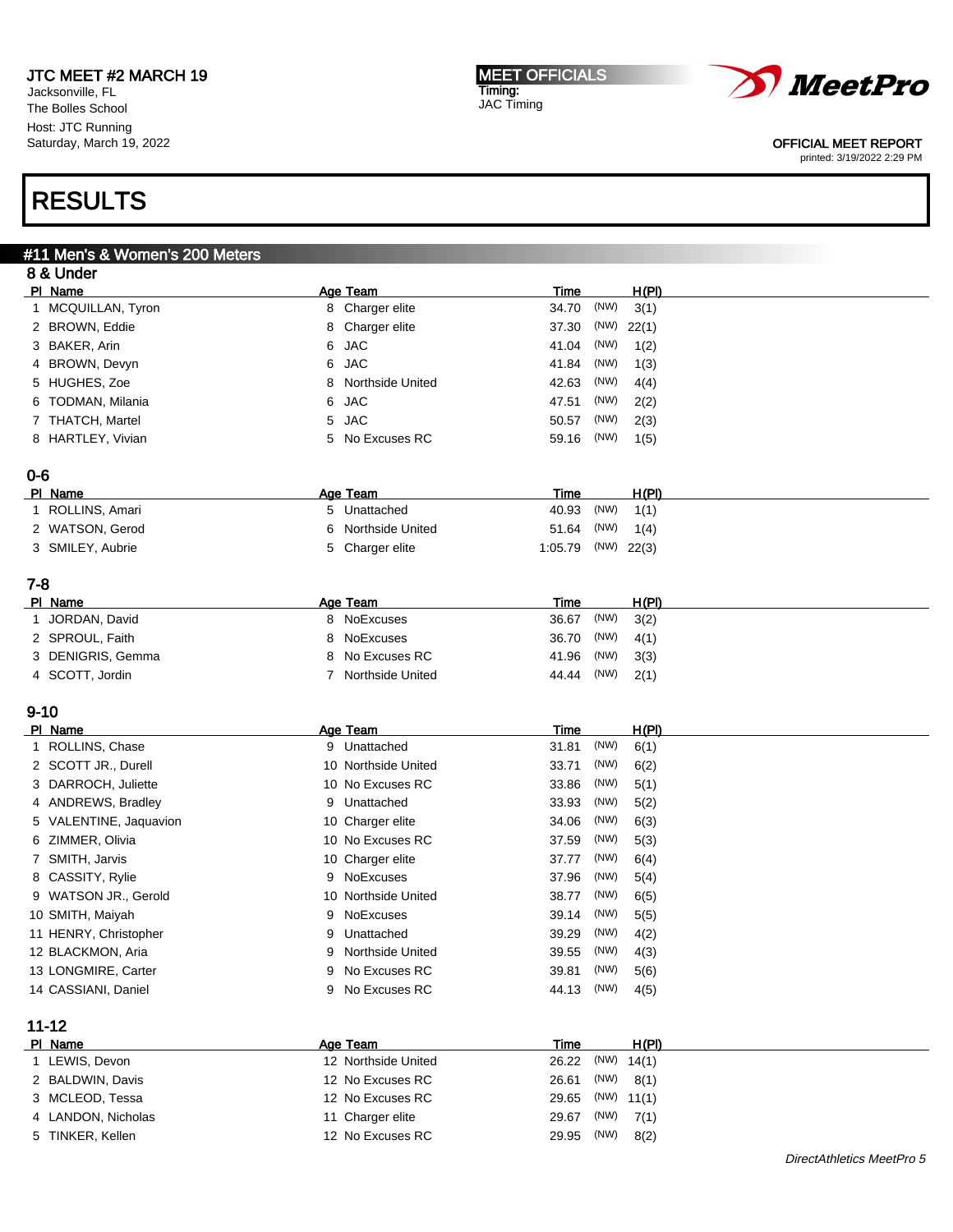Jacksonville, FL The Bolles School Host: JTC Running Saturday, March 19, 2022

# RESULTS

#### #11 Men's & Women's 200 Meters (cont'd) 11-10

| 11-12                  |                         |                        |
|------------------------|-------------------------|------------------------|
| PI Name                | Age Team                | H(PI)<br>Time          |
| 6 JUAREZ, Benny        | 12 Unattached           | (NW)<br>30.73<br>20(4) |
| 7 COLLETTE, Ellie      | 11 No Excuses RC        | 30.85<br>(NW)<br>8(3)  |
| 8 CLARK, Abigail       | 12 NoExcuses            | 30.87<br>$(NW)$ 11(2)  |
| 9 SELBY, DJ            | 12 Duval Charter at Fla | 30.89<br>$(NW)$ 13(1)  |
| 10 STEWART, Zander     | 12 No Excuses RC        | 30.97<br>$(NW)$ 17(6)  |
| 11 CARPIO, Samuel      | 11 No Excuses RC        | 31.79<br>(NW)<br>7(2)  |
| 12 WILLMORE, Skylar    | 12 No Excuses RC        | 32.49<br>(NW)<br>18(3) |
| 13 BRIDDA, Riley       | 12 RCSA Innovation      | 32.73<br>(NW)<br>9(2)  |
| 14 CLICK, Justus       | 12 Duval Charter at Fla | $(NW)$ 18(4)<br>33.29  |
| 15 SOSA, Xander        | 12 NoExcuses            | 33.50<br>$(NW)$ 18(5)  |
| 16 CHAPMAN, Kaitlyn    | 11 No Excuses RC        | $(NW)$ 13(4)<br>33.58  |
| 17 HARRIS JR., Derrick | 11 Northside United     | 33.94<br>(NW)<br>8(5)  |
| 18 BUCK, Wyatt         | 11 No Excuses RC        | 34.14<br>(NW)<br>7(3)  |
| 19 MITCHELL, Lilly     | 11 Northside United     | 34.23<br>(NW)<br>16(6) |
| 20 JORDAN, Christopher | 12 NoExcuses            | 34.63<br>$(NW)$ 12(5)  |
| 21 LATIMER, Scarlett   | 11 NoExcuses            | 34.74<br>(NW)<br>7(4)  |
| 22 LAM, Azlee          | 12 No Excuses RC        | 35.15<br>$(NW)$ 13(6)  |
| 23 STEPHENS, Raymond   | 12 Duval Charter at Fla | 35.37<br>$(NW)$ 11(3)  |
| 24 WILLMORE, Calvin    | 12 No Excuses RC        | 35.39<br>(NW)<br>18(6) |
| 25 LOMMEL, Rafe        | 11 JAC                  | 37.11<br>(NW)<br>7(5)  |
| 26 WEST, Jack          | 11 No Excuses RC        | (NW)<br>39.18<br>8(6)  |
| $13 - 14$              |                         |                        |
| PI Name                | Age Team                | Time<br>H(PI)          |
| 1 HARRIS, Josia        | 14 Duval Charter at Fla | 25.45<br>$(NW)$ 12(1)  |
| 2 MACKEY, Kamari       | 13 Duval Charter at Fla | 26.35<br>$(NW)$ 14(2)  |
| 3 HUDGINS, Bryce       | 13 No Excuses RC        | 27.29<br>$(NW)$ 17(1)  |
| 4 POTTER, Cameron      | 14 No Excuses RC        | 27.31<br>$(NW)$ 16(2)  |
| YOUNG, Denoris<br>5    | 14 RCSA Innovation      | $(NW)$ 10(1)<br>27.33  |
| 6 CUEVAS, Cesar        | 14 No Excuses RC        | 28.01<br>$(NW)$ 15(1)  |
| 7 HOLICK, Ella         | 14 No Excuses RC        | $(NW)$ 17(2)<br>28.51  |
| 8 LEE, Serenity        | 13 Charger elite        | 28.58<br>$(NW)$ 21(1)  |
| 9 DEL RIO, Daniel      | 14 No Excuses RC        | 28.72<br>$(NW)$ 14(3)  |
| 10 WILLIAMS, Ely       | 14 No Excuses RC        | 28.90<br>$(NW)$ 12(2)  |
| 11 WALKER, Dior        | 14 RCSA Innovation      | 29.25<br>$(NW)$ 15(2)  |
| 12 SUBLETT, Gabrielle  | 13 Charger elite        | 29.29<br>(NW) 21(3)    |
| 13 CARRION, Santiago   | 13 No Excuses RC        | 29.43<br>(NW) 19(2)    |
| 14 CAMPA, Devin        | 14 Duval Charter at Fla | 29.91<br>$(NW)$ 18(1)  |



DELICE, Jeremiah 13 Northside United 30.17 (NW) 16(3)

18 VAIL, Jescie 2010 13 No Excuses RC 30.24 (NW) 12(3)

TARANTINO, Sydney 14 No Excuses RC 30.44 (NW) 14(4)

20 CLARK, Madalynn 14 NoExcuses 30.58 (NW) 17(5)

21 GIBBES, Thomas 21 GIBBES, Thomas 21 GIBBES, Thomas 20.65 (NW) 15(3)

MEET OFFICIALS Timing: JAC Timing



OFFICIAL MEET REPORT printed: 3/19/2022 2:29 PM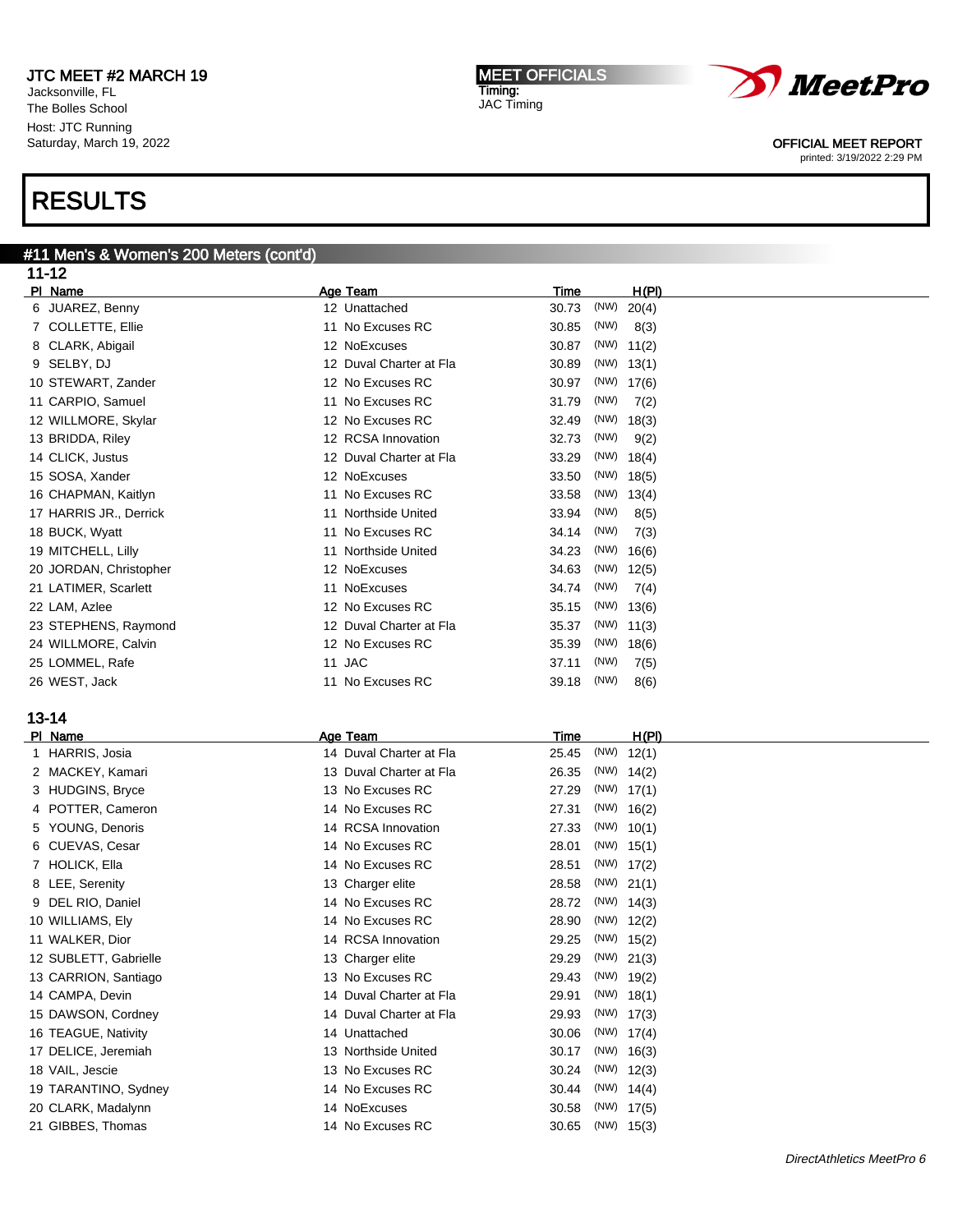Jacksonville, FL The Bolles School Host: JTC Running Saturday, March 19, 2022

# RESULTS

# #11 Men's & Women's 200 Meters (cont'd)

| $13 - 14$                   |                         |                              |                       |
|-----------------------------|-------------------------|------------------------------|-----------------------|
| PI Name                     | Age Team                | Time                         | H(PI)                 |
| 22 SNOW, Tameah             | 13 RCSA Innovation      | 30.66                        | $(NW)$ 19(3)          |
| 23 REICHARD, Delanee        | 13 No Excuses RC        | 31.44                        | $(NW)$ 15(4)          |
| 24 HUDSON, Whitney          | 13 RCSA Innovation      | 31.86                        | $(NW)$ 13(2)          |
| 25 MIONE, Bella             | 14 NoExcuses            | 31.90                        | $(NW)$ 19(4)          |
| 26 SOUZA, Addyson           | 13 No Excuses RC        | (NW)<br>32.09                | 8(4)                  |
| 27 SERGE, Caleb             | 14 NoExcuses            | 32.25<br>(NW)                | 18(2)                 |
| 28 ARMEL, Isabella          | 13 No Excuses RC        | 32.37<br>(NW)                | 10(2)                 |
| 29 ANDREWS, Camille         | 13 NoExcuses            | 32.73                        | $(NW)$ 19(5)          |
| 30 SCOTT, Jabrea            | 13 Northside United     | 32.77                        | $(NW)$ 12(4)          |
| 31 FISH, Sarah              | 13 No Excuses RC        | 32.83                        | $(NW)$ 13(3)          |
| 32 RIESENMAY, Ally          | 14 Duval Charter at Fla | 33.09                        | $(NW)$ 16(4)          |
| 33 RUCKER, Peyton           | 13 RCSA Innovation      | 33.38                        | $(NW)$ 16(5)          |
| 34 FLORES, Vivienne         | 13 Duval Charter at Fla | 33.50                        | $(NW)$ 10(3)          |
| 35 LARA MORENO, Jose        | 13 RCSA Innovation      | 33.52                        | $(NW)$ 19(6)          |
| 36 GOETHE, Lilly            | 13 No Excuses RC        | (NW)<br>34.03                | 9(3)                  |
| 37 BARKER, Juliet           | 14 No Excuses RC        | (NW)<br>34.04                | 21(4)                 |
| 38 BRIGHT, Briona           | 13 Duval Charter at Fla | 34.24                        | $(NW)$ 13(5)          |
| 39 WEST, Evie               | 13 No Excuses RC        | 34.31                        | $(NW)$ 15(5)          |
| 40 BARKER, Camryn           | 14 No Excuses RC        | 35.09                        | $(NW)$ 21(5)          |
| 41 CHEN, Ethan              | 13 No Excuses RC        | 35.39                        | $(NW)$ 11(4)          |
| 42 GARCES, Marlie           | 13 No Excuses RC        | 35.66                        | $(NW)$ 16(7)          |
| 43 SAFFORD, Laila           | 13 RCSA Innovation      | 35.69                        | $(NW)$ 11(5)          |
| 44 KOZDRAS, Laila           | 13 No Excuses RC        | 35.89                        | $(NW)$ 15(6)          |
| 45 OLDHAM, Sophia           | 13 No Excuses RC        | 36.16                        | $(NW)$ 15(7)          |
| 46 LOVETT, Ivyanna          | 13 Duval Charter at Fla | (NW)<br>36.57                | 9(4)                  |
| 47 BROWN, Arayah            | 13 Charger elite        | (NW)<br>39.69                | 21(6)                 |
| 48 ARAHILL, Ashlynn         | 13 Duval Charter at Fla | (NW)<br>39.83                | 9(5)                  |
| 49 PARKER, Reagan           | 14 No Excuses RC        | 42.36                        | $(NW)$ 13(7)          |
|                             |                         |                              |                       |
| $15 - 16$                   | Age Team                |                              |                       |
| PI Name<br>1 TEAGUE, Josiah | 15 Unattached           | <b>Time</b><br>(NW)<br>24.20 | <u>H(PI)</u><br>19(1) |
| 2 THOMAS, Antonio           | 15 Charger elite        | 25.19<br>(NW)                | 20(1)                 |
| 3 JONES, Martrey            | 16 Northside United     | (NW)<br>27.23                | 9(1)                  |
|                             |                         |                              |                       |
| 17-18                       |                         |                              |                       |
| PI Name                     | Age Team                | <b>Time</b>                  | H(PI)                 |
| 1 SMITH, Allen              | 18 No Excuses RC        | 25.78                        | $(NW)$ 16(1)          |
| 2 TOWNSEND, chandler        | 18 Team No Excuse       | 26.70                        | (NW) 20(2)            |
| 19-24                       |                         |                              |                       |
| PI Name                     | Age Team                | <b>Time</b>                  | H(PI)                 |
| 1 MOSLEY, Connell           | 21 Charger elite        | 27.51                        | $(NW)$ 20(3)          |



OFFICIAL MEET REPORT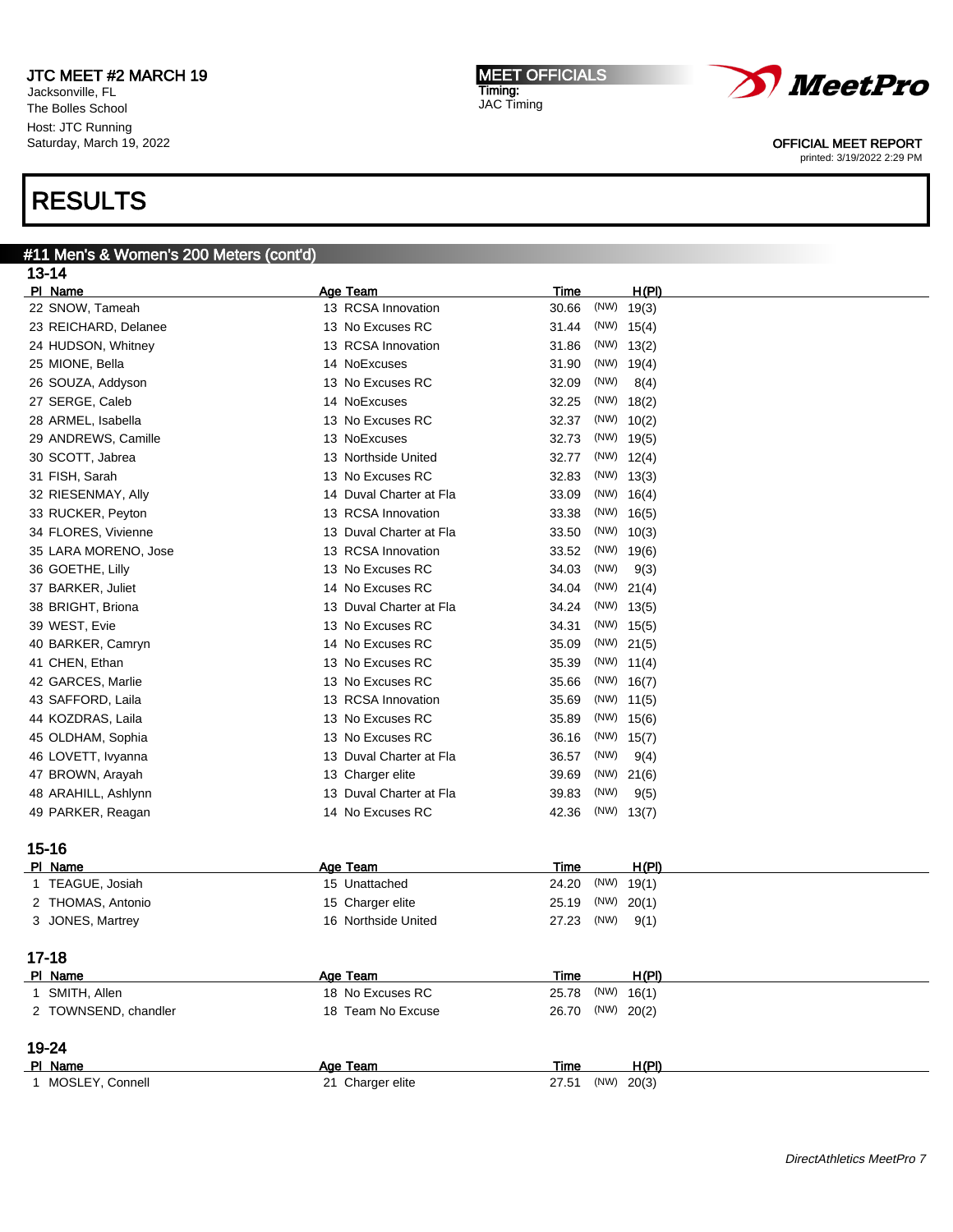Jacksonville, FL The Bolles School Host: JTC Running Saturday, March 19, 2022 MEET OFFICIALS Timing: JAC Timing



#### OFFICIAL MEET REPORT

printed: 3/19/2022 2:29 PM

|                               | #11 Men's & Women's 200 Meters (cont'd) |                       |                                |               |  |
|-------------------------------|-----------------------------------------|-----------------------|--------------------------------|---------------|--|
| 25-29                         |                                         |                       |                                |               |  |
| PI Name                       |                                         | Age Team              | Time                           | H(PI)         |  |
| BIAS, James                   |                                         | 27 Garden State Track | DQ                             | 20            |  |
| 30-34                         |                                         |                       |                                |               |  |
| PI Name                       |                                         | Age Team              | Time                           | <u>H(PI)</u>  |  |
| 1 HENRY, Courtney             |                                         | 30 Unattached         | 29.03                          | (NW)<br>21(2) |  |
| 2 HENRY, Larry                |                                         | 31 Unattached         | 33.92                          | $(NW)$ 20(5)  |  |
|                               |                                         |                       |                                |               |  |
| 35-39                         |                                         |                       |                                |               |  |
| PI Name                       |                                         | Age Team              | Time                           | H(PI)         |  |
| 1 CHERRY, Danielle            |                                         | 39 Northside United   | 42.31                          | (NW) 22(2)    |  |
| #7 Men's & Women's 400 Meters |                                         |                       |                                |               |  |
| 8 & Under                     |                                         |                       |                                |               |  |
| PI Name                       |                                         | Age Team              | Time                           | H(PI)         |  |
| 1 PIERCE, Jace                |                                         | 7 JAC                 | 1:44.46                        | 1(2)          |  |
| 2 THATCH, Martel              |                                         | 5 JAC                 | 1:53.40                        | 16(2)         |  |
| 3 SANDEN, Amos                |                                         | 8 JAC                 | 1:56.33                        | 1(3)          |  |
|                               |                                         |                       |                                |               |  |
| 0-6                           |                                         |                       |                                |               |  |
| PI Name<br>1 MOSS, Reginald   |                                         | Age Team<br>6 JAC     | <u>Time</u><br>$1:49.15$ 16(1) | H(PI)         |  |
|                               |                                         |                       |                                |               |  |
| $7 - 8$                       |                                         |                       |                                |               |  |
| PI Name                       |                                         | Age Team              | Time                           | H(PI)         |  |
| 1 JORDAN, David               |                                         | 8 NoExcuses           | 1:23.61                        | 2(1)          |  |
| 2 DENIGRIS, Gemma             |                                         | 8 No Excuses RC       | 1:30.67                        | 2(3)          |  |
| 3 COURSON, Kenley             |                                         | 7 No Excuses RC       | 1:36.97                        | 1(1)          |  |
| $9 - 10$                      |                                         |                       |                                |               |  |
| PI Name                       |                                         | Age Team              | Time                           | H(PI)         |  |
| 1 LAFSER, Harrison            |                                         | 10 No Excuses RC      | 1:19.98                        | 3(2)          |  |
| 2 DARROCH, Juliette           |                                         | 10 No Excuses RC      | 1:22.37                        | 4(4)          |  |
| 3 ZIMMER, Olivia              |                                         | 10 No Excuses RC      | 1:26.26                        | 4(6)          |  |
| 4 LONGMIRE, Carter            |                                         | 9 No Excuses RC       | 1:27.72                        | 2(2)          |  |
| 5 CASSITY, Rylie              |                                         | 9 NoExcuses           | 1:30.87                        | 2(4)          |  |
| 6 HENRY, Christopher          |                                         | 9 Unattached          | 1:33.11                        | 2(5)          |  |
| 7 SMITH, Maiyah               | 9                                       | NoExcuses             | 1:34.45                        | 3(4)          |  |
| 8 LATIMER, Charlie            | 9                                       | Unattached            | 1:36.19                        | 3(5)          |  |
| 9 CASSIANI, Daniel            | 9                                       | No Excuses RC         | 1:40.56                        | 2(6)          |  |
| 10 HEDRINGTON, Mikali         |                                         | 9 JAC                 | 1:42.52                        | 3(6)          |  |
|                               |                                         |                       |                                |               |  |
| $11 - 12$                     |                                         |                       |                                |               |  |
| PI Name                       |                                         | Age Team              | <u>Time</u>                    | H(PI)         |  |
| 1 BALDWIN, Davis              |                                         | 12 No Excuses RC      | 1:01.02                        | 7(1)          |  |
| 2 MCLEOD, Tessa               |                                         | 12 No Excuses RC      | 1:08.25                        | 7(5)          |  |
| 3 SANTAMARIA, Sofia           |                                         | 12 No Excuses RC      | $1:08.94$ $12(2)$              |               |  |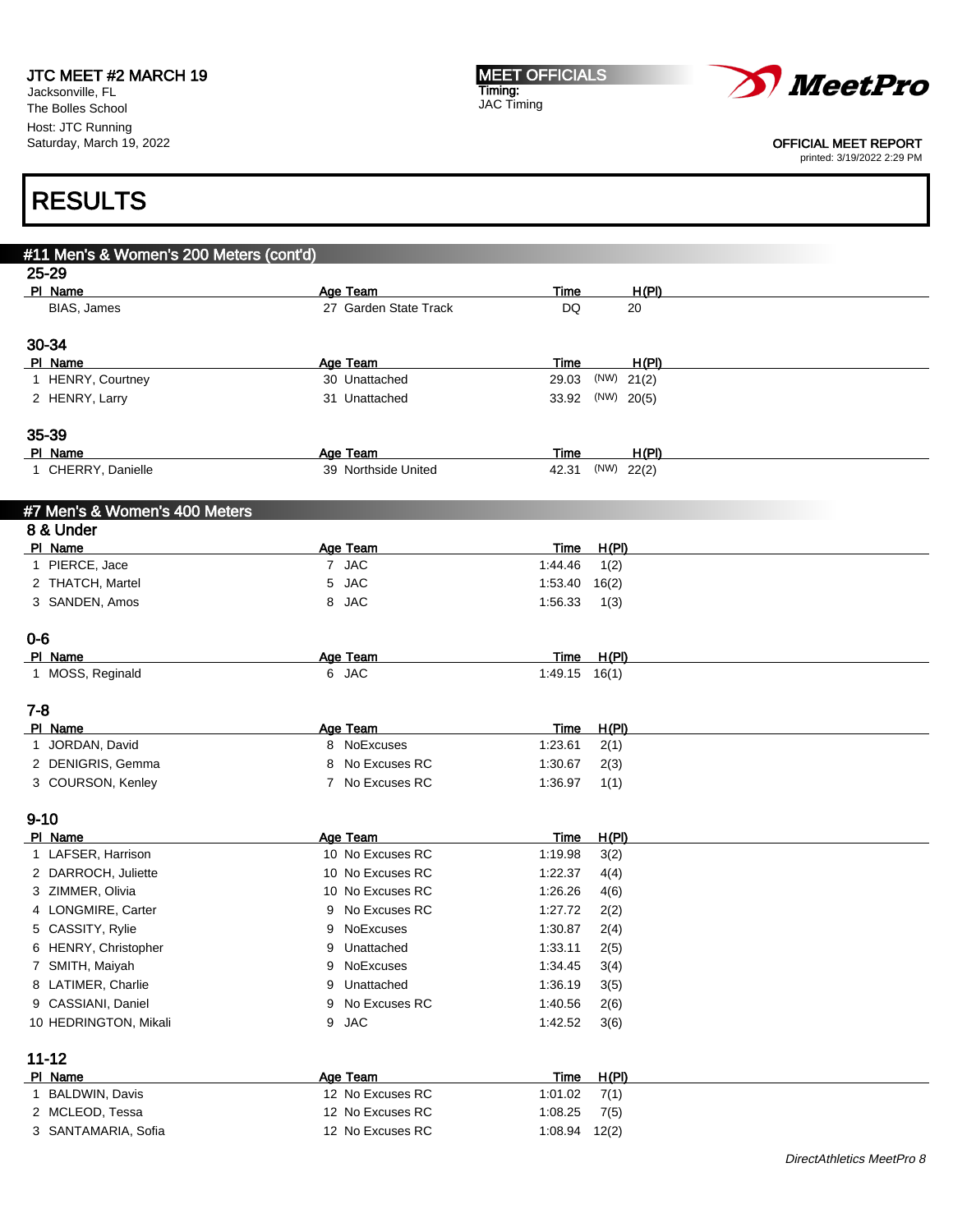Jacksonville, FL The Bolles School Host: JTC Running Saturday, March 19, 2022

# RESULTS

#### #7 Men's & Women's 400 Meters (cont'd)  $11-12$

| 11-14                      |                         |         |       |
|----------------------------|-------------------------|---------|-------|
| PI Name                    | Age Team                | Time    | H(PI) |
| 4 CARPIO, Samuel           | 11 No Excuses RC        | 1:10.61 | 3(1)  |
| TINKER, Kellen<br>5        | 12 No Excuses RC        | 1:10.77 | 9(2)  |
| LONGMIRE, Emily Kate<br>6. | 12 No Excuses RC        | 1:11.83 | 5(1)  |
| MOORE, Graham<br>7         | 11 No Excuses RC        | 1:12.67 | 4(1)  |
| CLARK, Abigail<br>8        | 12 NoExcuses            | 1:13.53 | 5(2)  |
| CAMPBELL, Hayden<br>9      | 12 No Excuses RC        | 1:16.15 | 12(3) |
| 10 CHAPMAN, Kaitlyn        | 11 No Excuses RC        | 1:16.37 | 4(2)  |
| 11 COLLETTE, Ellie         | 11 No Excuses RC        | 1:16.53 | 4(3)  |
| 12 WILLMORE, Skylar        | 12 No Excuses RC        | 1:17.28 | 6(4)  |
| 13 WILLMORE, Calvin        | 12 No Excuses RC        | 1:17.29 | 10(5) |
| 14 BUCK, Wyatt             | 11 No Excuses RC        | 1:19.70 | 5(3)  |
| 15 LOBUSTA, Eva            | 12 Duval Charter at Fla | 1:19.73 | 6(5)  |
| 16 BRIDDA, Riley           | 12 RCSA Innovation      | 1:19.88 | 8(2)  |
| 17 LATIMER, Scarlett       | 11 NoExcuses            | 1:20.87 | 5(4)  |
| 18 BROWN, Taylor           | 12 Duval Charter at Fla | 1:21.41 | 6(6)  |
| 19 LAM, Azlee              | 12 No Excuses RC        | 1:22.23 | 9(4)  |
| 20 SOSA, Xander            | 12 NoExcuses            | 1:22.34 | 9(5)  |
| 21 DIAZ, Gabriela          | 12 RCSA Innovation      | 1:24.24 | 8(3)  |
| 22 KUSS, Joseph            | 11 No Excuses RC        | 1:26.04 | 4(5)  |
| 23 KOROLEV, Roman          | 11 No Excuses RC        | 1:26.86 | 4(7)  |
| 24 JORDAN, Christopher     | 12 NoExcuses            | 1:27.63 | 9(6)  |
| 25 ROBERTS, Kylee          | 11 Duval Charter at Fla | 1:28.91 | 3(3)  |
| 26 FUDGE, Mariah           | 12 RCSA Innovation      | 1:34.01 | 12(5) |
|                            |                         |         |       |
|                            |                         |         |       |

MEET OFFICIALS

Timing: JAC Timing

# 13-14

| PI Name                   | <u>Age Team</u>         | Time    | H(PI) |
|---------------------------|-------------------------|---------|-------|
| POTTER, Cameron           | 14 No Excuses RC        | 1:00.76 | 11(1) |
| 2 KACHELRIESS, Austin     | 14 No Excuses RC        | 1:02.09 | 12(1) |
| 3 WILLIAMS, Ely           | 14 No Excuses RC        | 1:04.20 | 11(2) |
| 4 DEL RIO, Daniel         | 14 No Excuses RC        | 1:04.42 | 7(2)  |
| 5 MANUCY, Paul            | 14 Duval Charter at Fla | 1:05.70 | 7(4)  |
| 6 CUEVAS, Cesar           | 14 No Excuses RC        | 1:05.82 | 10(1) |
| 7 CARRION, Santiago       | 13 No Excuses RC        | 1:06.92 | 13(2) |
| 8 HUDGINS, Bryce          | 13 No Excuses RC        | 1:07.25 | 14(1) |
| 9 WASHINGTON, Christopher | 14 RCSA Innovation      | 1:08.41 | 15(1) |
| 10 COLLETTE, Aaron        | 13 No Excuses RC        | 1:09.09 | 6(2)  |
| 11 GIBBES, Thomas         | 14 No Excuses RC        | 1:11.74 | 13(3) |
| 12 TARANTINO, Sydney      | 14 No Excuses RC        | 1:13.06 | 10(2) |
| 13 CLARK, Madalynn        | 14 NoExcuses            | 1:13.12 | 10(3) |
| 14 SUBLETT, Gabrielle     | 13 Charger elite        | 1:14.54 | 15(3) |
| 15 SOUZA, Addyson         | 13 No Excuses RC        | 1:14.84 | 6(3)  |
| 16 HAMMOCK, Ethan         | 13 Duval Charter at Fla | 1:15.32 | 11(3) |
| 17 MIONE, Bella           | 14 NoExcuses            | 1:16.32 | 9(3)  |
| 18 FISH, Sarah            | 13 No Excuses RC        | 1:17.26 | 11(4) |
| 19 RIESENMAY, Ally        | 14 Duval Charter at Fla | 1:17.27 | 10(4) |
|                           |                         |         |       |



### OFFICIAL MEET REPORT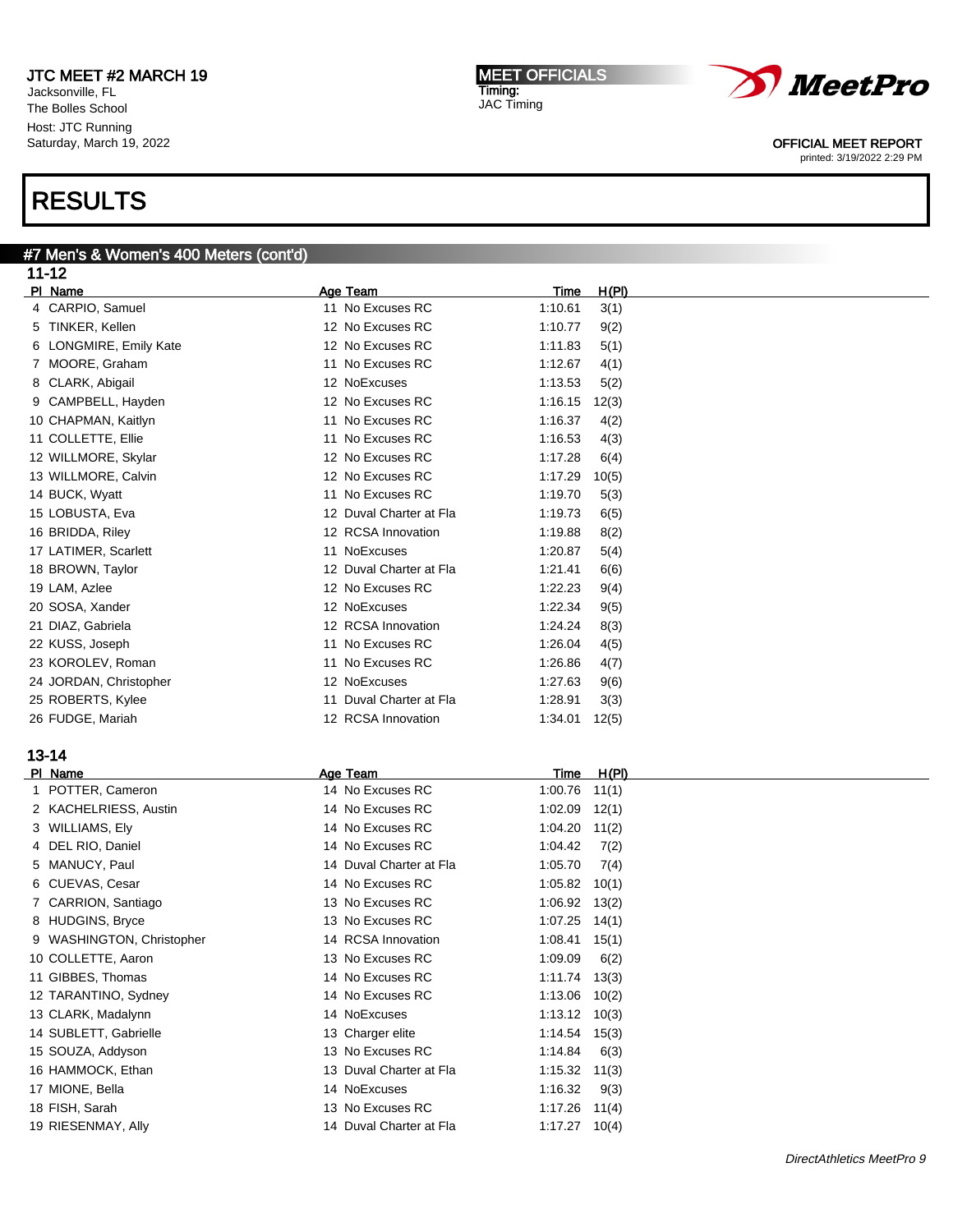#7 Men's & Women's 400 Meters (cont'd)

Jacksonville, FL The Bolles School Host: JTC Running Saturday, March 19, 2022

# RESULTS

| $13 - 14$                      |                           |                        |                |
|--------------------------------|---------------------------|------------------------|----------------|
| PI Name                        | Age Team                  | <u>Time</u>            | H(PI)          |
| 20 REICHARD, Delanee           | 13 No Excuses RC          | $1:17.52$ $13(4)$      |                |
| 21 GOETHE, Lilly               | 13 No Excuses RC          | $1:18.82$ $13(5)$      |                |
| 22 RUCKER, Peyton              | 13 RCSA Innovation        | 1:19.86                | 8(1)           |
| 23 BARKER, Juliet              | 14 No Excuses RC          | 1:20.08                | 15(4)          |
| 24 OLDHAM, Sophia              | 13 No Excuses RC          | 1:21.66                | 6(7)           |
| 25 ALVAREZ, Christian          | 14 RCSA Innovation        | 1:21.90                | 13(6)          |
| 26 BARKER, Camryn              | 14 No Excuses RC          | 1:22.35                | 15(5)          |
| 27 GARCES, Marlie              | 13 No Excuses RC          | 1:23.04                | 7(6)           |
| 28 CHEN, Ethan                 | 13 No Excuses RC          | 1:25.55                | 13(7)          |
| 29 KOZDRAS, Laila              | 13 No Excuses RC          | $1:26.71$ $11(5)$      |                |
| 30 ARMEL, Isabella             | 13 No Excuses RC          | $1:27.92$ $12(4)$      |                |
| 31 KUHRATTI, Trisha            | 13 Duval Charter at Fla   | $1:30.31$ $11(6)$      |                |
| 32 ANDREWS, Camille            | 13 NoExcuses              | 1:31.44                | 8(4)           |
| 33 BROGLIE, Grace              | 13 Duval Charter at Fla   | $1:31.97$ $10(6)$      |                |
| 34 PARKER, Reagan              | 14 No Excuses RC          | $1:41.35$ $12(6)$      |                |
|                                |                           |                        |                |
| $15 - 16$                      |                           |                        |                |
| PI Name                        | Age Team                  | <b>Time</b>            | H(PI)          |
| 1 TEAGUE, Josiah               | 15 Unattached             | 54.34                  | 9(1)           |
| 2 COLEMAN, Gabe                | 16 Unattached             | 55.83                  | 13(1)          |
| 3 JONES, Martrey               | 16 Northside United       | 1:04.49                | 7(3)           |
| 4 ADAMAH, Tornyeli             | 16 Unattached             | 1:04.70                | 6(1)           |
|                                |                           |                        |                |
| $17 - 18$                      |                           |                        |                |
| PI Name                        | Age Team                  | Time                   | H(PI)          |
| 1 LUCOVSKY, Sarah              | 17 West Nassau High S     | $1:12.57$ $14(2)$      |                |
|                                |                           |                        |                |
| 30-34                          |                           |                        |                |
| PI Name<br>1 HENRY, Larry      | Age Team<br>31 Unattached | <u>Time</u><br>1:09.30 | H(PI)<br>15(2) |
| 2 HENRY, Courtney              | 30 Unattached             | $1:24.85$ $14(3)$      |                |
|                                |                           |                        |                |
| #10 Men's & Women's 800 Meters |                           |                        |                |
| 7-8                            |                           |                        |                |
| PI Name                        | Age Team                  | Time                   | <u>H(PI)</u>   |
| 1 COURSON, Kenley              | 7 No Excuses RC           | 3:28.16                | 1(13)          |
|                                |                           |                        |                |
| $9 - 10$                       |                           |                        |                |
| PI Name                        | Age Team                  | Time                   | H(PI)          |
| 1 MOTYCKA, Brianna             | 9 No Excuses RC           | 2:53.01                | 1(3)           |
| 2 ZIMMER, Noah                 | 9 No Excuses RC           | 2:55.42                | 1(4)           |
| 3 THOMAS, Malia                | 10 No Excuses RC          | 2:58.36                | 1(5)           |
| 4 ROSS, Piper                  | 10 NoExcuses              | 3:06.17                | 1(7)           |
| 5 LAFSER, Harrison             | 10 No Excuses RC          | 3:07.27                | 1(8)           |
| 6 ANDREWS, Bradley             | 9 Unattached              | 3:09.01                | 1(9)           |

7 HENRY, Christopher 9 Unattached 3:35.96 1(14)

MEET OFFICIALS Timing: JAC Timing



#### OFFICIAL MEET REPORT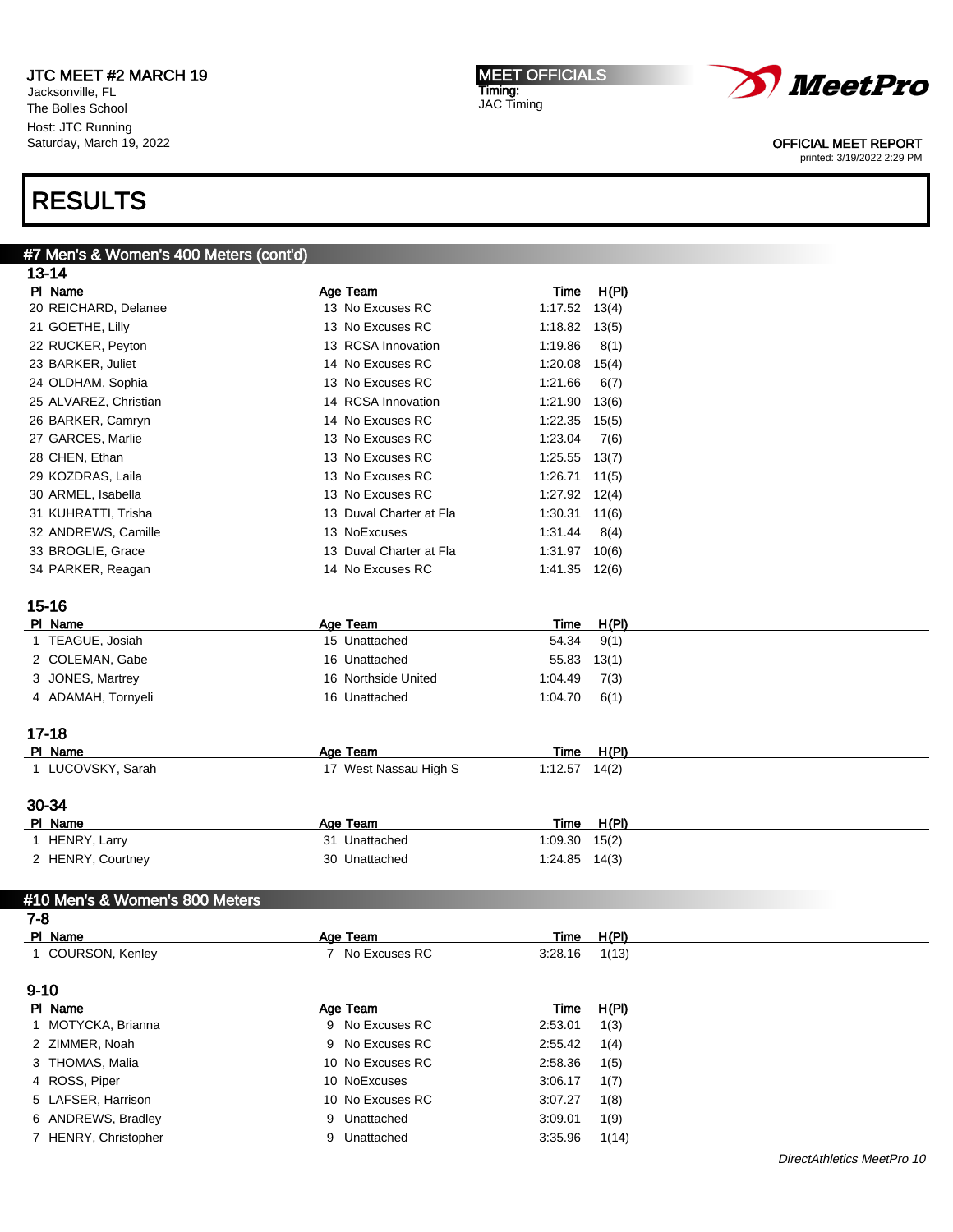Jacksonville, FL The Bolles School Host: JTC Running Saturday, March 19, 2022

#### MEET OFFICIALS Timing: JAC Timing



#### OFFICIAL MEET REPORT

printed: 3/19/2022 2:29 PM

# RESULTS

#### #10 Men's & Women's 800 Meters (cont'd)  $11-12$

| 11-14                          |                                     |             |              |  |
|--------------------------------|-------------------------------------|-------------|--------------|--|
| PI Name                        | Age Team                            | Time        | H(PI)        |  |
| 1 HARTLEY, Avery               | 11 No Excuses RC                    | 2:40.99     | 1(1)         |  |
| 2 SMITH, Bartlett              | 11 No Excuses RC                    | 2:47.03     | 1(2)         |  |
| 3 POLIMENI, Tyler              | 12 Duval Charter at Fla             | 2:56.14     | 2(6)         |  |
| 4 SANTAMARIA, Sofia            | 12 No Excuses RC                    | 2:58.56     | 2(8)         |  |
| 5 ROSS, Barbara                | 11 Unattached                       | 3:02.13     | 1(6)         |  |
| 6 MYER, Paul                   | 11 No Excuses RC                    | 3:17.83     | 1(10)        |  |
| 7 JENKINS, Brynn               | 11 No Excuses RC                    | 3:21.77     | 1(11)        |  |
| 8 ADAMS, Eva                   | 12 NoExcuses                        | 3:21.85     | 2(11)        |  |
| 9 DIDONATO, Giavanna           | 11 No Excuses RC                    | 3:25.88     | 1(12)        |  |
|                                | 11 No Excuses RC                    | 3:55.30     |              |  |
| 10 KUSS, Joseph                |                                     |             | 1(15)        |  |
|                                |                                     |             |              |  |
| $13 - 14$                      |                                     |             |              |  |
| PI Name                        | Age Team                            | <b>Time</b> | H(PI)        |  |
| 1 LAFSER, Jackson              | 13 No Excuses RC                    | 2:24.42     | 2(1)         |  |
| 2 KACHELRIESS, Austin          | 14 No Excuses RC                    | 2:32.38     | 3(1)         |  |
| 3 ROSS, Daisy                  | 14 PVHS                             | 2:35.45     | 2(2)         |  |
| 4 JOSEPH, Charlotte            | 14 No Excuses RC                    | 2:37.30     | 3(2)         |  |
| 5 COLLETTE, Aaron              | 13 No Excuses RC                    | 2:38.77     | 2(3)         |  |
| 6 ROSE, Sarah                  | 14 No Excuses RC                    | 2:38.82     | 3(3)         |  |
| 7 NEWKIRK, Cameron             | 13 No Excuses RC                    | 2:42.57     | 2(4)         |  |
| 8 BEVINS, Jaden                | 14 Duval Charter at Fla             | 2:44.30     | 3(4)         |  |
| 9 MANUCY, Paul                 | 14 Duval Charter at Fla             | 2:46.60     | 3(6)         |  |
| 10 MCRAE, Logan                | 14 NoExcuses                        | 2:48.60     | 3(7)         |  |
| 11 PATEL, Aryana               | 14 No Excuses RC                    | 2:51.08     | 3(8)         |  |
| 12 IVEY, Noah                  | 13 No Excuses RC                    | 2:52.48     | 2(5)         |  |
| 13 NIEVES, Damien              | 13 No Excuses RC                    | 2:58.33     | 2(7)         |  |
| 14 PERRY, Samantha             | 13 No Excuses RC                    | 3:03.43     | 2(9)         |  |
| 15 WYCHE, Jeremias             | 13 RCSA Innovation                  | 3:19.91     |              |  |
|                                |                                     |             | 2(10)        |  |
| $15 - 16$                      |                                     |             |              |  |
|                                |                                     |             |              |  |
| PI Name                        | Age Team<br>15 1st Coast Track Club | Time        | <u>H(PI)</u> |  |
| 1 WADE, Morgan                 |                                     | 2:45.54     | 3(5)         |  |
|                                |                                     |             |              |  |
| $17 - 18$                      |                                     |             |              |  |
| PI Name                        | Age Team                            | <u>Time</u> | H(PI)        |  |
| 1 LUCOVSKY, Sarah              | 17 West Nassau High S               | 3:11.00     | 3(9)         |  |
|                                |                                     |             |              |  |
| 30-34                          |                                     |             |              |  |
| PI Name                        | Age Team                            | Time        | H(PI)        |  |
| 1 HENRY, Courtney              | 30 Unattached                       | 4:12.27     | 3(10)        |  |
| 2 HENRY, Larry                 | 31 Unattached                       | 4:12.40     | 3(11)        |  |
|                                |                                     |             |              |  |
| #6 Men's & Women's 1600 Meters |                                     |             |              |  |
| 8 & Under                      |                                     |             |              |  |
| PI Name                        | Age Team                            | Time        | H(PI)        |  |
| 1 HEALEY, Joshua               | 8 Unattached                        | 7:38.67     | 1(17)        |  |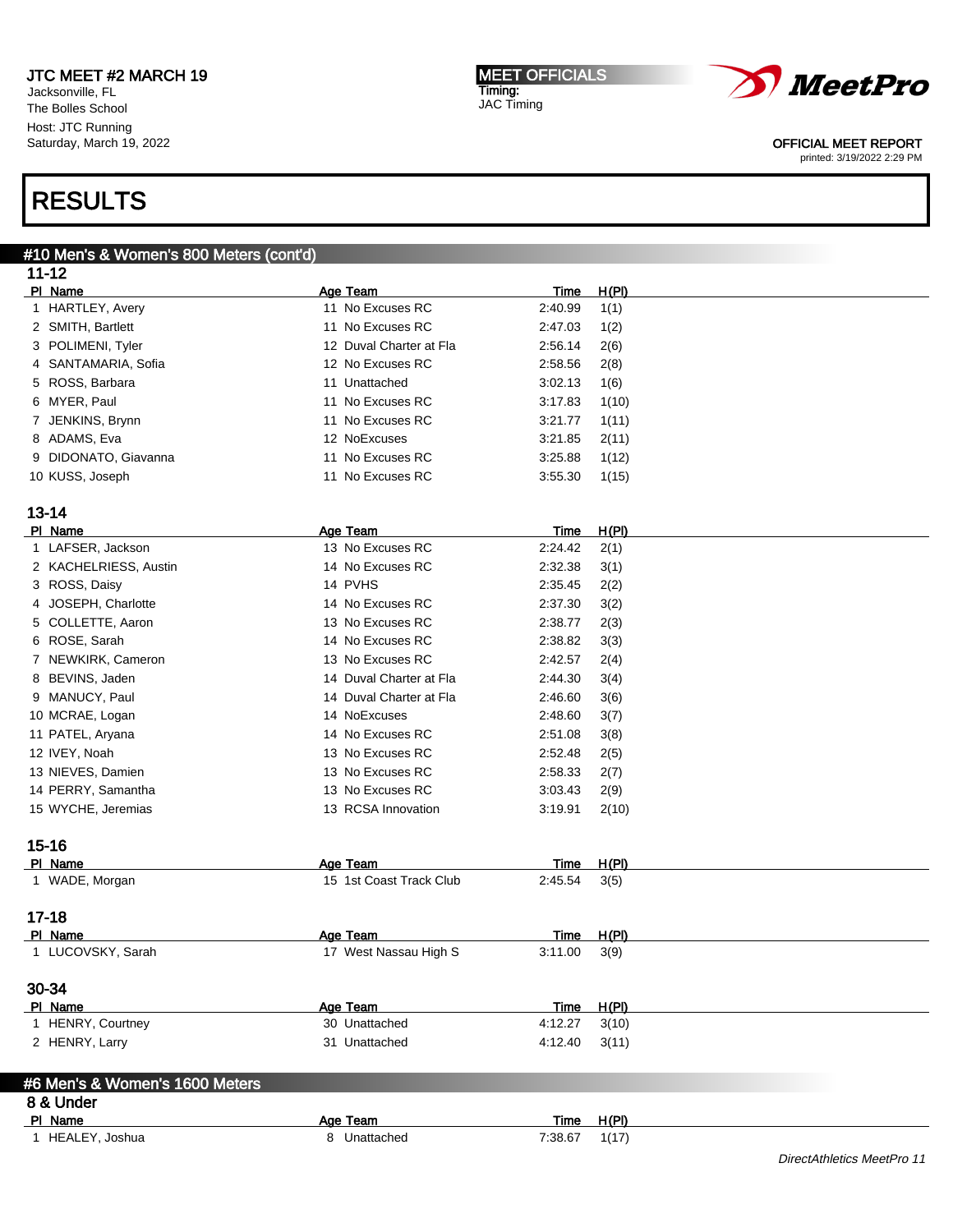Jacksonville, FL The Bolles School Host: JTC Running Saturday, March 19, 2022

#### MEET OFFICIALS Timing: JAC Timing



### OFFICIAL MEET REPORT

printed: 3/19/2022 2:29 PM

# RESULTS

#### #6 Men's & Women's 1600 Meters (cont'd)  $9 - 10$

|   | טו־כ                        |                             |             |               |
|---|-----------------------------|-----------------------------|-------------|---------------|
|   | PI Name                     | Age Team                    | <u>Time</u> | <u>H(PI)</u>  |
|   | 1 COURSON, Austin           | 10 No Excuses RC            | 6:04.73     | 1(5)          |
|   | 2 MOTYCKA, Brianna          | 9 No Excuses RC             | 6:05.10     | 1(6)          |
|   | 3 ZIMMER, Noah              | No Excuses RC<br>9          | 6:11.16     | 1(7)          |
| 4 | ROSS, Piper                 | 10 NoExcuses                | 6:25.14     | 1(9)          |
| 5 | THOMAS, Malia               | 10 No Excuses RC            | 6:31.01     | 1(10)         |
| 6 | LOMMEL, Lucy                | <b>JAC</b><br>9             | 7:09.96     | 1(15)         |
|   | 7 LATIMER, Charlie          | 9 Unattached                | 7:22.17     | 1(16)         |
|   |                             |                             |             |               |
|   | $11 - 12$                   |                             |             |               |
|   | PI Name                     | Age Team                    | <u>Time</u> | H(PI)         |
|   | 1 COURSON, Ethan            | 12 No Excuses RC            | 5:37.33     | 2(3)          |
|   | 2 HEALEY, Katherine         | 11 Unattached               | 5:39.92     | 1(1)          |
|   | 3 SMITH, Bartlett           | 11 No Excuses RC            | 5:41.27     | 1(2)          |
|   | 4 HARTLEY, Avery            | 11 No Excuses RC            | 5:42.89     | 1(3)          |
|   | 5 HEALEY, Nicholas          | 12 Unattached               | 5:53.52     | 2(6)          |
|   | 6 PETRICK, Chase            | 11 No Excuses RC            | 5:53.75     | 1(4)          |
|   | 7 POLIMENI, Tyler           | 12 Duval Charter at Fla     | 6:10.42     | 2(9)          |
|   | 8 LOMMEL, Rafe              | 11 JAC                      | 6:23.83     | 1(8)          |
|   | 9 ROSS, Barbara             | 11 Unattached               | 6:52.81     | 1(11)         |
|   | 10 MYER, Paul               | 11 No Excuses RC            | 6:55.11     | 1(12)         |
|   | 11 JENKINS, Brynn           | 11 No Excuses RC            | 6:59.40     | 1(13)         |
|   | 12 DIDONATO, Giavanna       | 11 No Excuses RC            | 7:06.52     |               |
|   | 13 ADAMS, Eva               | 12 NoExcuses                | 7:28.52     | 1(14)         |
|   |                             |                             |             | 2(15)         |
|   | $13 - 14$                   |                             |             |               |
|   | PI Name                     | <b>Age Team</b>             | <u>Time</u> | H(PI)         |
|   | 1 LAFSER, Jackson           | 13 No Excuses RC            | 5:10.00     | 2(1)          |
|   | 2 GIL, Noah                 | 14 Creekside                | 5:13.93     | 2(2)          |
|   | 3 NEWKIRK, Cameron          | 13 No Excuses RC            | 5:49.83     |               |
|   | 4 IVEY, Noah                | 13 No Excuses RC            | 5:53.23     | 2(4)          |
|   | ROSE, Sarah                 | 14 No Excuses RC            | 5:54.76     | 2(5)          |
| 5 |                             |                             |             | 2(7)          |
| 6 | PATEL, Aryana               | 14 No Excuses RC            | 6:12.84     | 2(10)         |
|   | 7 WYCHE, Jeremias           | 13 RCSA Innovation          | 6:12.86     | 2(11)         |
| 8 | PERRY, Samantha             | 13 No Excuses RC            | 6:13.50     | 2(12)         |
|   | 9 MCRAE, Logan              | 14 NoExcuses                | 6:33.26     | 2(13)         |
|   | 10 NIEVES, Damien           | 13 No Excuses RC            | 6:48.16     | 2(14)         |
|   |                             |                             |             |               |
|   | $15 - 16$                   |                             |             |               |
|   | PI Name                     | Age Team<br>15 JCP Hoodrats | <b>Time</b> | H(PI)         |
|   | 1 ZURN, Jack                |                             | 4:51.96     | 3(1)          |
|   | 2 STOPA, Gavin              | 15 JCP Hoodrats             | 5:03.24     | 3(2)          |
|   | 3 WADE, Morgan              | 15 1st Coast Track Club     | 6:06.30     | 2(8)          |
|   |                             |                             |             |               |
|   | $17 - 18$                   |                             |             |               |
|   | PI Name<br>1 GIUFFRE, Carlo | Age Team<br>17 JCP Hoodrats | Time        | H(PI)<br>3(3) |
|   |                             |                             | 5:21.90     |               |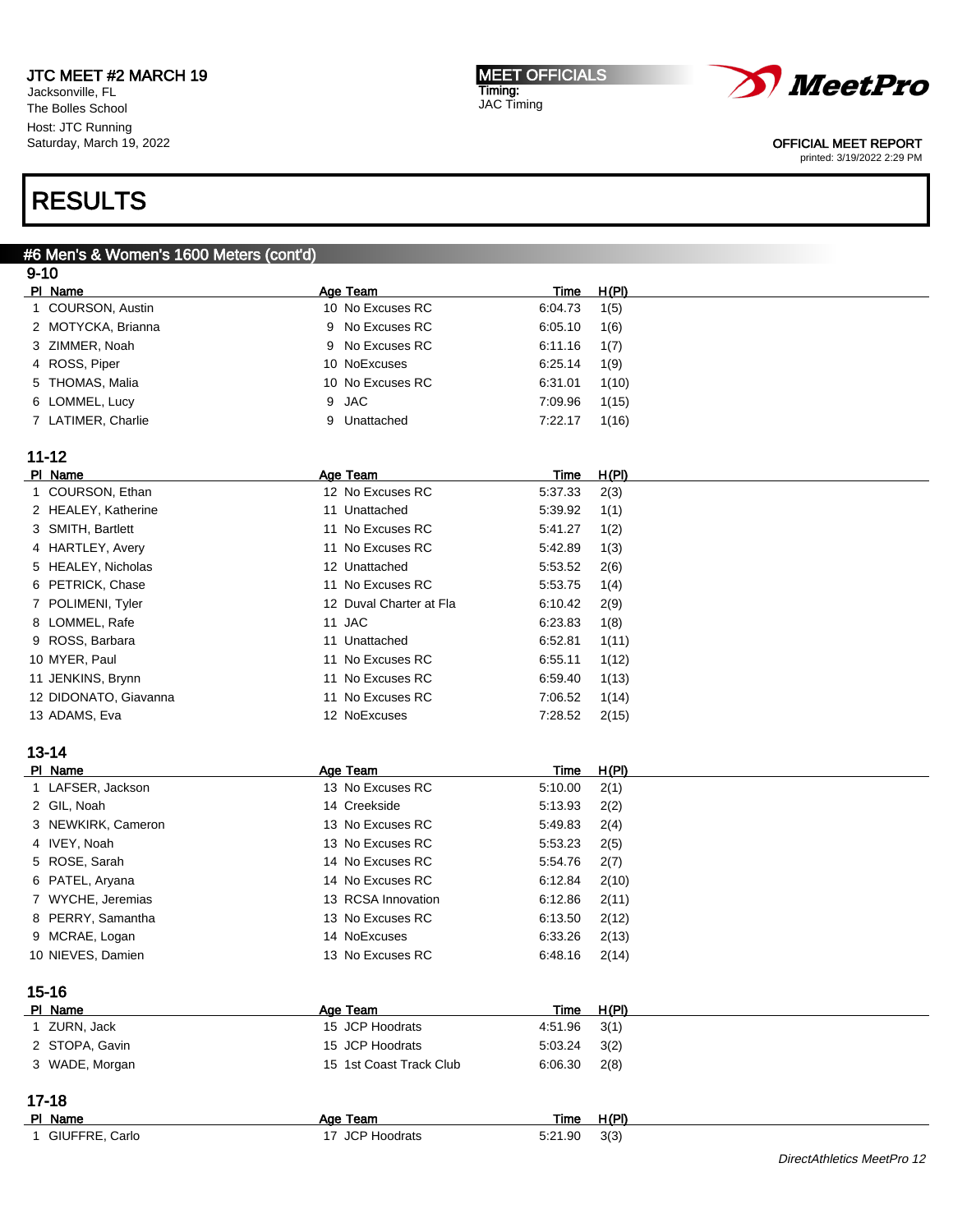Jacksonville, FL The Bolles School Host: JTC Running Saturday, March 19, 2022 MEET OFFICIALS Timing: JAC Timing



#### OFFICIAL MEET REPORT

printed: 3/19/2022 2:29 PM

| #6 Men's & Women's 1600 Meters (cont'd) |                                  |                      |              |  |
|-----------------------------------------|----------------------------------|----------------------|--------------|--|
| $17 - 18$                               |                                  |                      |              |  |
| PI Name                                 | Age Team                         | Time                 | H(PI)        |  |
| 2 LEHZAK, Finch                         | 17 Unattached                    | 6:04.39              | 3(5)         |  |
|                                         |                                  |                      |              |  |
| 25-29                                   |                                  |                      |              |  |
| PI Name                                 | Age Team                         | <b>Time</b>          | H(PI)        |  |
| 1 KNIGHT, Jameel                        | 26 Northside United              | 7:06.82              | 3(7)         |  |
|                                         |                                  |                      |              |  |
| 45-49                                   |                                  |                      |              |  |
| PI Name<br>1 BERANIA, Bernie            | <b>Age Team</b><br>49 Unattached | Time<br>6:00.43      | <u>H(PI)</u> |  |
| 2 CASSIANI, Dany                        | 48 Unattached                    | 6:18.59              | 3(4)         |  |
|                                         |                                  |                      | 3(6)         |  |
|                                         |                                  |                      |              |  |
| #1 Men's & Women's 3200 Meters          |                                  |                      |              |  |
| $11 - 12$<br>PI Name                    | Age Team                         | Time                 |              |  |
| 1 GARCIA GAMEZ, John                    | 12 No Excuses RC                 | 11:30.80             |              |  |
| 2 MOORE, Graham                         | 11 No Excuses RC                 | 11:49.23             |              |  |
| 3 CASSIANI, Samuel                      | 12 No Excuses RC                 | 12:04.16             |              |  |
| 4 LONGMIRE, Emily Kate                  | 12 No Excuses RC                 | 12:12.66             |              |  |
|                                         |                                  |                      |              |  |
| $13 - 14$                               |                                  |                      |              |  |
| PI Name                                 | Age Team                         | Time                 |              |  |
| 1 ROSS, Luke                            | 13 NoExcuses                     | 11:32.16             |              |  |
| 2 JOSEPH, Charlotte                     | 14 No Excuses RC                 | 12:10.97             |              |  |
| 3 ROSS, Daisy                           | 14 PVHS                          | 12:16.10             |              |  |
|                                         |                                  |                      |              |  |
| $17 - 18$                               |                                  |                      |              |  |
| PI Name                                 | Age Team                         | <b>Time</b>          |              |  |
| 1 YATES, Miles                          | 17 JCP Hoodrats                  | 10:52.04             |              |  |
|                                         |                                  |                      |              |  |
| #2 Men's & Women's 100m Hurdles         |                                  |                      |              |  |
| $9 - 10$                                |                                  |                      |              |  |
| PI Name                                 | Age Team                         | <b>Time</b>          |              |  |
| 1 ANDREWS, Bradley                      | 9 Unattached                     | 23.92 (NW)           |              |  |
|                                         |                                  |                      |              |  |
| $13 - 14$                               | Age Team                         |                      |              |  |
| PI Name<br>1 TEAGUE, Nativity           | 14 Unattached                    | <b>Time</b><br>19.02 | (NW)         |  |
| 2 CUEVAS, Cesar                         | 14 No Excuses RC                 | 20.04                | (NW)         |  |
| 3 FOULK, lan                            | 13 No Excuses RC                 | 21.46                | (NW)         |  |
|                                         |                                  |                      |              |  |
| $17 - 18$                               |                                  |                      |              |  |
| PI Name                                 | Age Team                         | <u>Time</u>          |              |  |
| 1 SMITH, Allen                          | 18 No Excuses RC                 | 17.73                | (NW)         |  |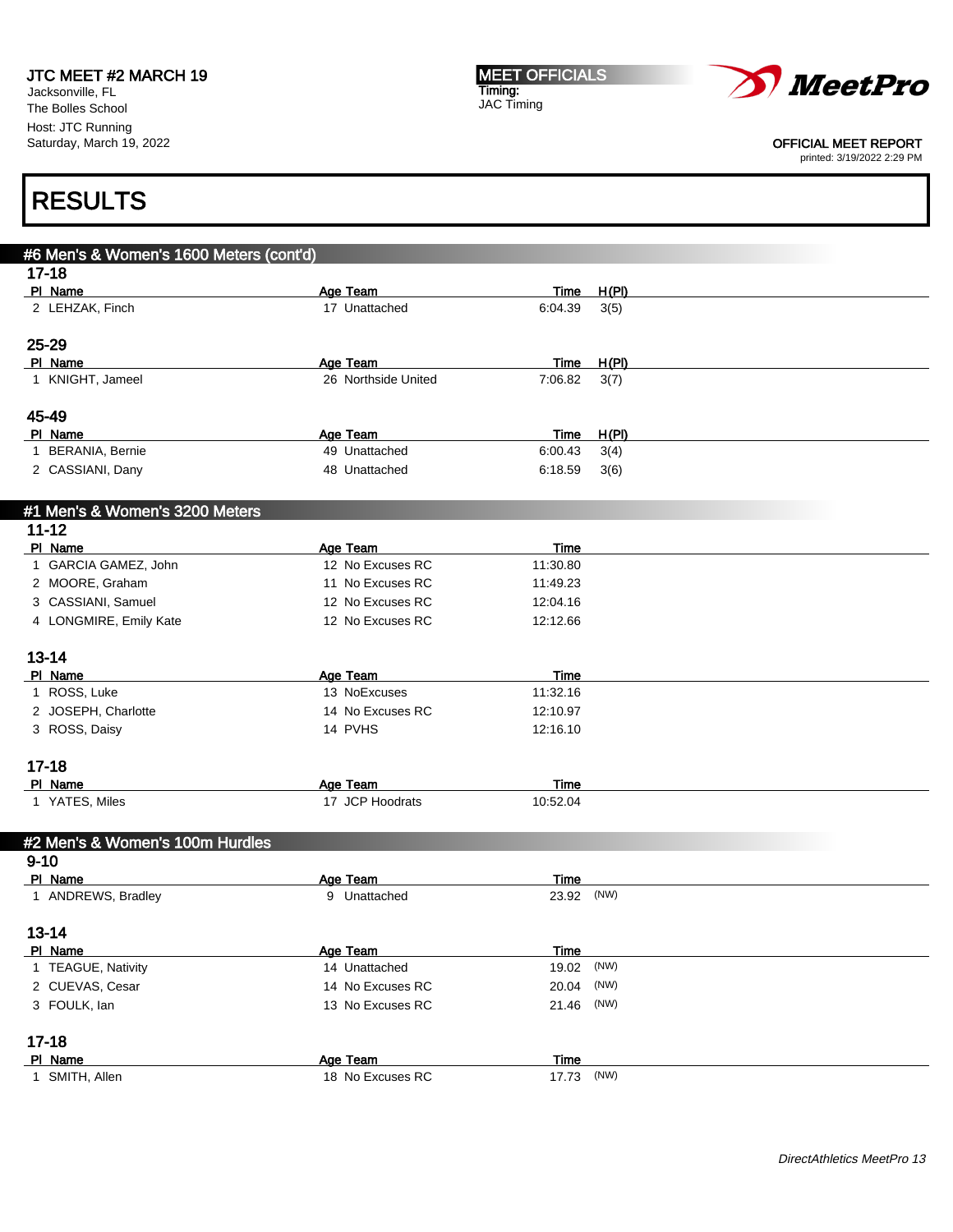Jacksonville, FL The Bolles School Host: JTC Running Saturday, March 19, 2022 MEET OFFICIALS Timing: JAC Timing



OFFICIAL MEET REPORT

printed: 3/19/2022 2:29 PM

### #9 Men's 300m Hurdles 13-14 **Pl Name Age Team Age Team Time** 1 FOULK, Ian 13 No Excuses RC 57.84 35-39 Pl Name **Age Team** Age Team Time 1 SCOTT SR., Durrell 35 Northside United 1:00.60 #8 Women's 300m Hurdles #12 Men's & Women's Pole Vault 9-10 PI Name Mark Age Team Mark 1 MONTAGUE, Millie 9 Unattached 6' 0" 13-14 **Pi Name Mark Age Team Mark** 1 ANDREWS, Camille 13 NoExcuses 6' 0" 15-16 PI Name Mark Age Team Mark 1 DAVIDSON, Madeline 15 Florida Pole Vault Fa7' 0" #13 Men's & Women's Long Jump 8 & Under Pl Name Age Team Mark F(Pl) 1 MCQUILLAN, Tyron 8 Charger elite 2.90m 9' 6<sup>1/4</sup> (NW) 2(7) 2 GRAHAM, Erin  $\begin{array}{ccc} 2 & 8 & \text{Charger elite} \end{array}$  2.76m  $9' 0^{3/4}$  (NW) 2(9) 3 HUGHES, Zoe 8 Northside United 1.88m 6' 2" (NW) 2(13) 4 DAWSON, Kyro  $5 \text{ JAC}$   $1.62 \text{ m } 5' 3^{3/4}$  $(NW)$  1(14) 5 GAUL, Peyton 8 Unattached 1.52m 5' 0" (NW) 1(15) 6 LOCKLEY, Laiya 1.50m 4' 11<sup>1/4</sup> (NW) 1(16) 7 BIBB, Ava 6 JAC 1.40m 4' 71/<sup>4</sup> (NW) 1(17) 0-6 PI Name **Age Team Age Team Mark F(PI)** 1 THOMAS, Andrew  $\overline{6}$  Unattached  $\overline{2.30m}$   $7'6'2$  (NW) 2(10) 2 THOMAS, Akai 1.40m 4' 7<sup>1/4</sup> Unattached 1.40m 4' 7<sup>1/4</sup> (NW) 2(14) 3 WATSON, Gerod **6 Northside United** 1.17m 3' 10<sup>1/4</sup> (NW) 3(16) 7-8 Pl Name Age Team Mark F(Pl) 1 JORDAN, David **8 NoExcuses** 2.48m 8' 1<sup>3/4</sup> (NW) 3(13) 2 DENIGRIS, Gemma 8 No Excuses RC 2.08m 6' 10" (NW) 2(12) 9-10 Pl Name Age Team Mark F(Pl) 1 VALENTINE, Jaquavion 10 Charger elite 3.38m 11' 11/4  $(NW)$  1(4) 2 LAFSER, Harrison 2.90m 9' 61/4 (NW) 2(7) RESULTS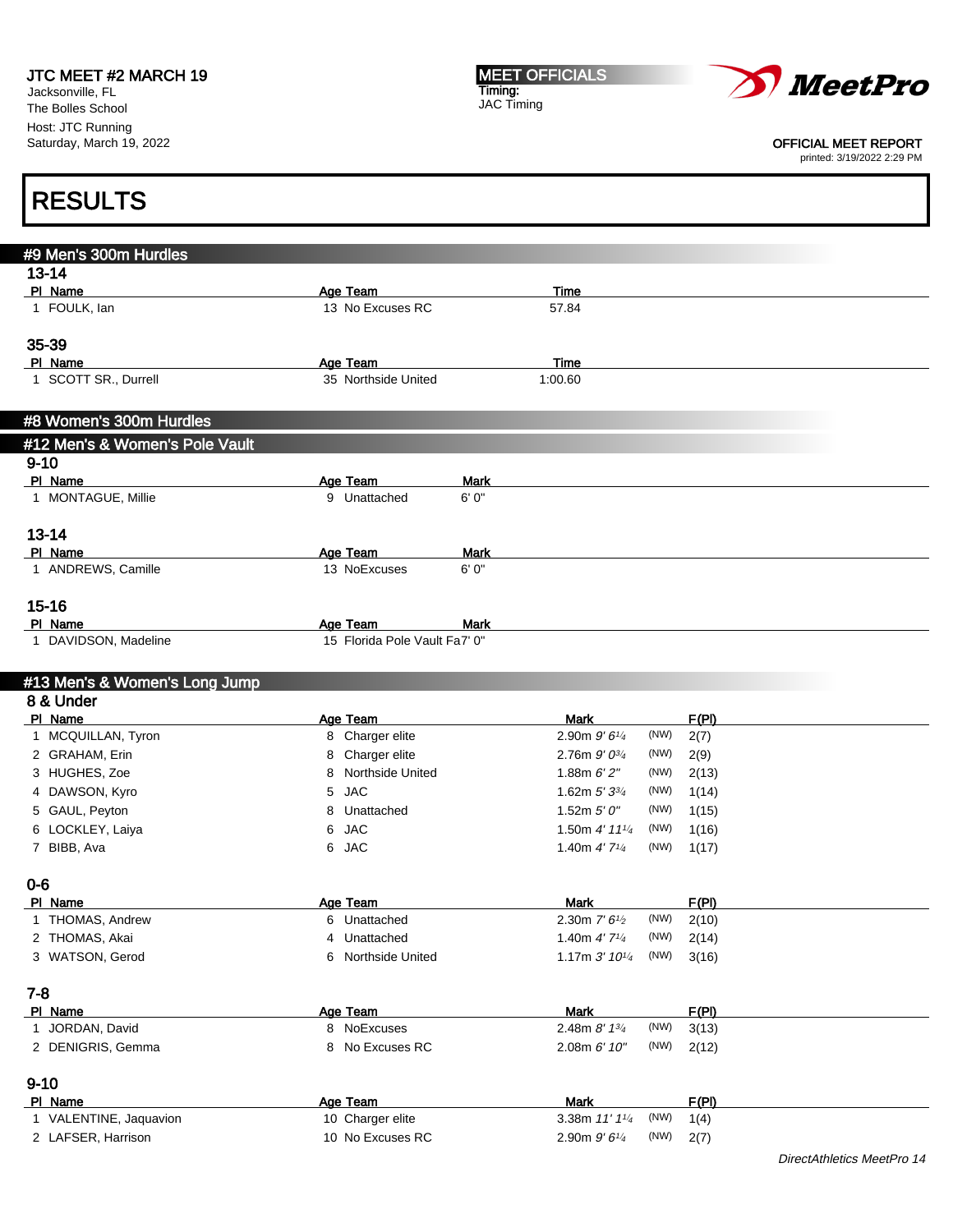#13 Men's & Women's Long Jump (cont'd)

Jacksonville, FL The Bolles School Host: JTC Running Saturday, March 19, 2022

# RESULTS

#### MEET OFFICIALS Timing: JAC Timing



### OFFICIAL MEET REPORT

printed: 3/19/2022 2:29 PM

| $9 - 10$             |                         |                                                   |       |
|----------------------|-------------------------|---------------------------------------------------|-------|
| PI Name              | Age Team                | <b>Mark</b>                                       | F(PI) |
| 3 MONTAGUE, Millie   | 9 Unattached            | (NW)<br>2.89m 9' 53/4                             | 3(9)  |
| 4 ZIMMER, Noah       | No Excuses RC<br>9      | (NW)<br>2.86m $9'$ $4^{3}/4$                      | 3(10) |
| 5 WYCHE, Kai         | 10 Charger elite        | (NW)<br>2.60m $8'6'$                              | 1(9)  |
| 6 SCOTT JR., Durell  | 10 Northside United     | (NW)<br>2.46 $m$ $8'$ $1''$                       | 3(14) |
| 7 HEDRINGTON, Mikali | <b>JAC</b><br>9         | (NW)<br>2.40m $7'$ 10 <sup>1/2</sup>              | 1(11) |
| 8 LOMMEL, Lucy       | <b>JAC</b><br>9         | (NW)<br>2.22m 7' 3 <sup>1/2</sup>                 | 1(12) |
| 9 DOWNING, Ian       | <b>JAC</b><br>9         | (NW)<br>2.20m 7' 23/4                             | 1(13) |
| 10 ZIMMER, Olivia    | 10 No Excuses RC        | 2.12m $6'$ 11 <sup>1</sup> / <sub>2</sub><br>(NW) | 2(11) |
| 11 BLACKMON, Aria    | Northside United<br>9   | (NW)<br>1.26m $4'$ 1 $3/4$                        | 2(15) |
| WATSON JR., Gerold   | 10 Northside United     | <b>FOUL</b>                                       | 1     |
|                      |                         |                                                   |       |
| $11 - 12$            |                         |                                                   |       |
| PI Name              | Age Team                | Mark                                              | F(PI) |
| JORDAN, Christopher  | 12 NoExcuses            | (NW)<br>5.00m 16' 5"                              | 3(1)  |
| 2 BALDWIN, Davis     | 12 No Excuses RC        | 4.42m 14' 6"<br>(NW)                              | 3(2)  |
| 3 COLLINS, London    | 12 Unattached           | 4.20m $13'9'_{2}$<br>(NW)                         | 3(3)  |
| 4 TINKER, Kellen     | 12 No Excuses RC        | 3.74m 12' 3 <sup>1/4</sup><br>(NW)                | 2(3)  |
| 5 LOMMEL, Rafe       | 11 JAC                  | (NW)<br>3.53m 11'7"                               | 1(3)  |
| 6 COLLETTE, Ellie    | 11 No Excuses RC        | (NW)<br>3.36m $11'0^{1/4}$                        | 3(8)  |
| 7 SELBY, DJ          | 12 Duval Charter at Fla | (NW)<br>3.17m $10'5''$                            | 2(5)  |
| 8 STEWART, Zander    | 12 No Excuses RC        | (NW)<br>3.08m $10'$ $1\frac{1}{4}$                | 2(6)  |
| 9 LEMASTER, Caleb    | 11 Unattached           | (NW)<br>2.83m $9'3'$                              | 3(11) |
| 10 CAMPBELL, Hayden  | 12 No Excuses RC        | (NW)<br>2.78m $9'$ $1\frac{1}{2}$                 | 3(12) |
| 11 BROWN, Taylor     | 12 Duval Charter at Fla | (NW)<br>2.53m $8'3^{3/4}$                         | 1(10) |
| 12 MITCHELL, Lilly   | 11 Northside United     | (NW)<br>2.20m $7'$ $2^{3/4}$                      | 3(15) |
| CARPIO, Samuel       | 11 No Excuses RC        | <b>FOUL</b>                                       | 3     |
| LEWIS, Devon         | 12 Northside United     | <b>FOUL</b>                                       | 3     |
|                      |                         |                                                   |       |
| 40 4 A               |                         |                                                   |       |

# 13-14

| PI Name              | Age Team                | <b>Mark</b>                         | F(PI) |
|----------------------|-------------------------|-------------------------------------|-------|
| 1 HARRIS, Josia      | 14 Duval Charter at Fla | (NW)<br>4.79m $15'8^{3/4}$          | 2(1)  |
| 2 SUBLETT, Gabrielle | 13 Charger elite        | (NW)<br>3.96m $13'0''$              | 1(1)  |
| 3 SERGE, Caleb       | 14 NoExcuses            | 3.92m $12'$ $10^{1/2}$ (NW)         | 3(4)  |
| 4 SCOTT, Jabrea      | 13 Northside United     | (NW)<br>3.89m $12'9'4$              | 2(2)  |
| 5 TEAGUE, Nativity   | 14 Unattached           | (NW)<br>3.77m $12'$ 4 $\frac{1}{2}$ | 3(5)  |
| 6 BEVINS, Jaden      | 14 Duval Charter at Fla | (NW)<br>3.70m $12'$ $13'$           | 3(6)  |
| 7 LEE, Serenity      | 13 Charger elite        | (NW)<br>3.54m $11'$ $7\frac{1}{2}$  | 1(2)  |
| 8 MACKEY, Kamari     | 13 Duval Charter at Fla | (NW)<br>3.51m $11'6\frac{1}{4}$     | 3(7)  |
| 9 ARMEL, Isabella    | 13 No Excuses RC        | (NW)<br>3.37m $11'0^{3/4}$          | 2(4)  |
| 10 DAWSON, Cordney   | 14 Duval Charter at Fla | 3.31 m $10'$ $10^{1/2}$ (NW)        | 1(5)  |
| 11 BROWN, Arayah     | 13 Charger elite        | (NW)<br>$2.89m$ $9'$ $5\frac{3}{4}$ | 1(7)  |
|                      |                         |                                     |       |

## #16 Men's & Women's Shot Put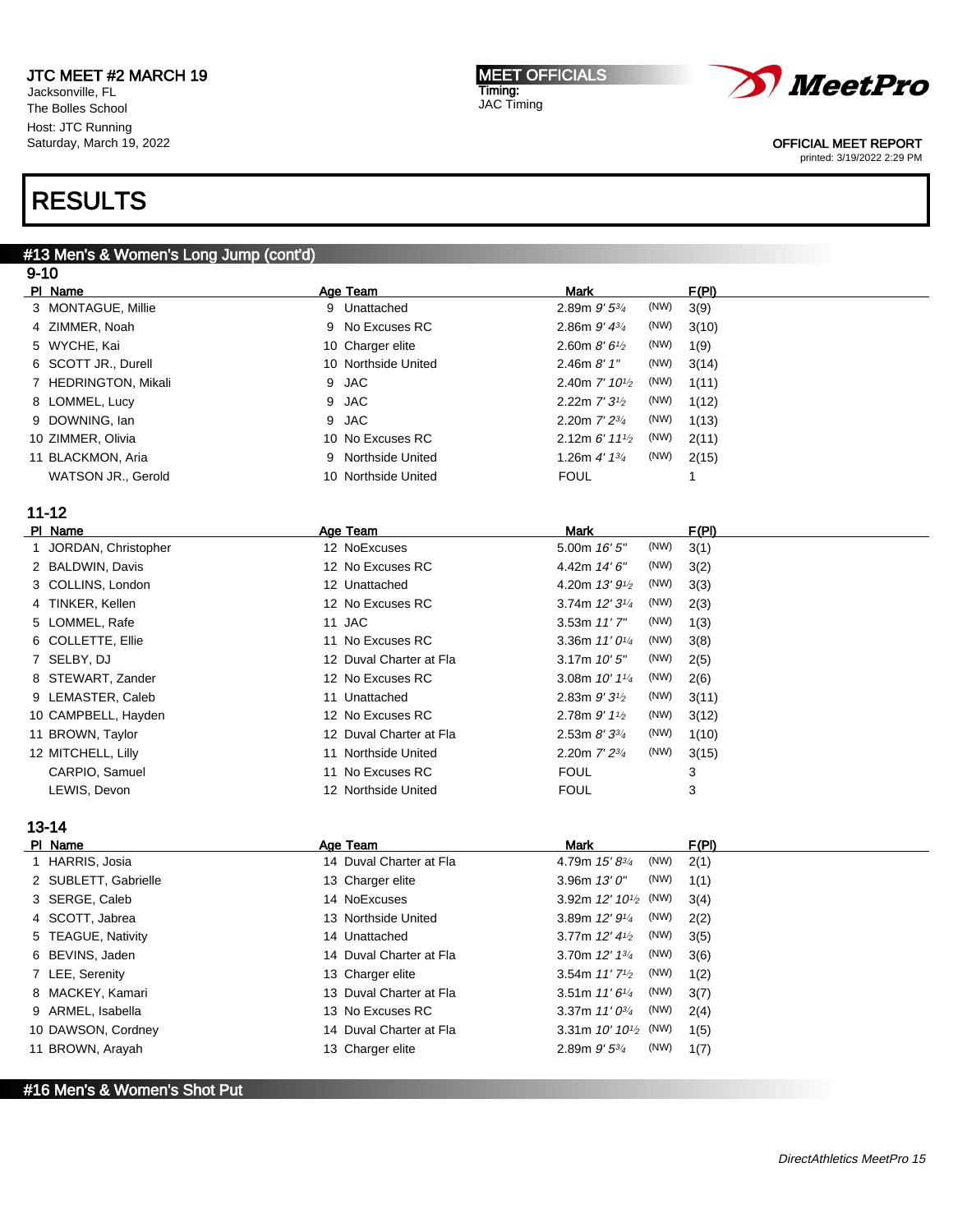Jacksonville, FL The Bolles School Host: JTC Running Saturday, March 19, 2022 MEET OFFICIALS Timing: JAC Timing



OFFICIAL MEET REPORT

printed: 3/19/2022 2:29 PM

# RESULTS

# #16 Men's & Women's Shot Put (cont'd) 11-12 PI Name Mark Age Team Mark 1 LEWIS, Devon 12 Northside United 31' 7" 2 SCOTT, Julia 12 Unattached 27' 1" 3 SYDEN, Graham 12 Charger elite 23' 4" 4 BRIGHT, Briona 12 Unattached 22' 5" 5 LEMASTER, Caleb 10 11 Unattached 19' 1" 6 STEPHENS, Taylor 12 Unattached 18' 6" 7 HARRIS JR., Derrick 11 Northside United 17' 5" 13-14 PI Name Mark Age Team Mark 1 BRUCE, JJ 14 RCSA Innovation 28' 4' 2 DELICE, Jeremiah 13 Northside United 22' 7" 3 SCOTT, Jabrea 13 Northside United 15' 3" 15-16 PI Name Mark Age Team Mark 1 SYLVESTER, Darius 15 Unattached 38' 9" 2 MCKAY, Tristan 16 Northside United 31' 8" 3 LEWIS, Jamora 15 Northside United 24' 1" 25-29 PI Name Mark Age Team Mark 1 KNIGHT, Jameel 26 Northside United 34' 6" 40-44 PI Name Mark Age Team Mark 1 LEWIS, Juddian 40 Northside United 18' 8" 45-49 PI Name Mark Age Team Mark 1 STEPHENS, Ernest 46 Northside United 34' 0" 2 MCKAY, Andy 46 Northside United 33' 6" #14 Men's & Women's Discus 11-12 PI Name Mark Age Team Mark 1 SYDEN, Graham 12 Charger elite 53' 0" 2 LOBUSTA, Eva 12 Duval Charter at Fla 37' 2" 3 WILSON, De'Mauri 11 Duval Charter at Fla 35' 6" 4 MYERS, Christian 11 Duval Charter at Fla 31' 11" 13-14 PI Name Mark Age Team Mark 1 DAWSON, Cordney 14 Duval Charter at Fla 70' 9" 2 WALKER, Trenton 13 Duval Charter at Fla 66' 8" 3 BRIGHT, Briona 13 Duval Charter at Fla 48' 11"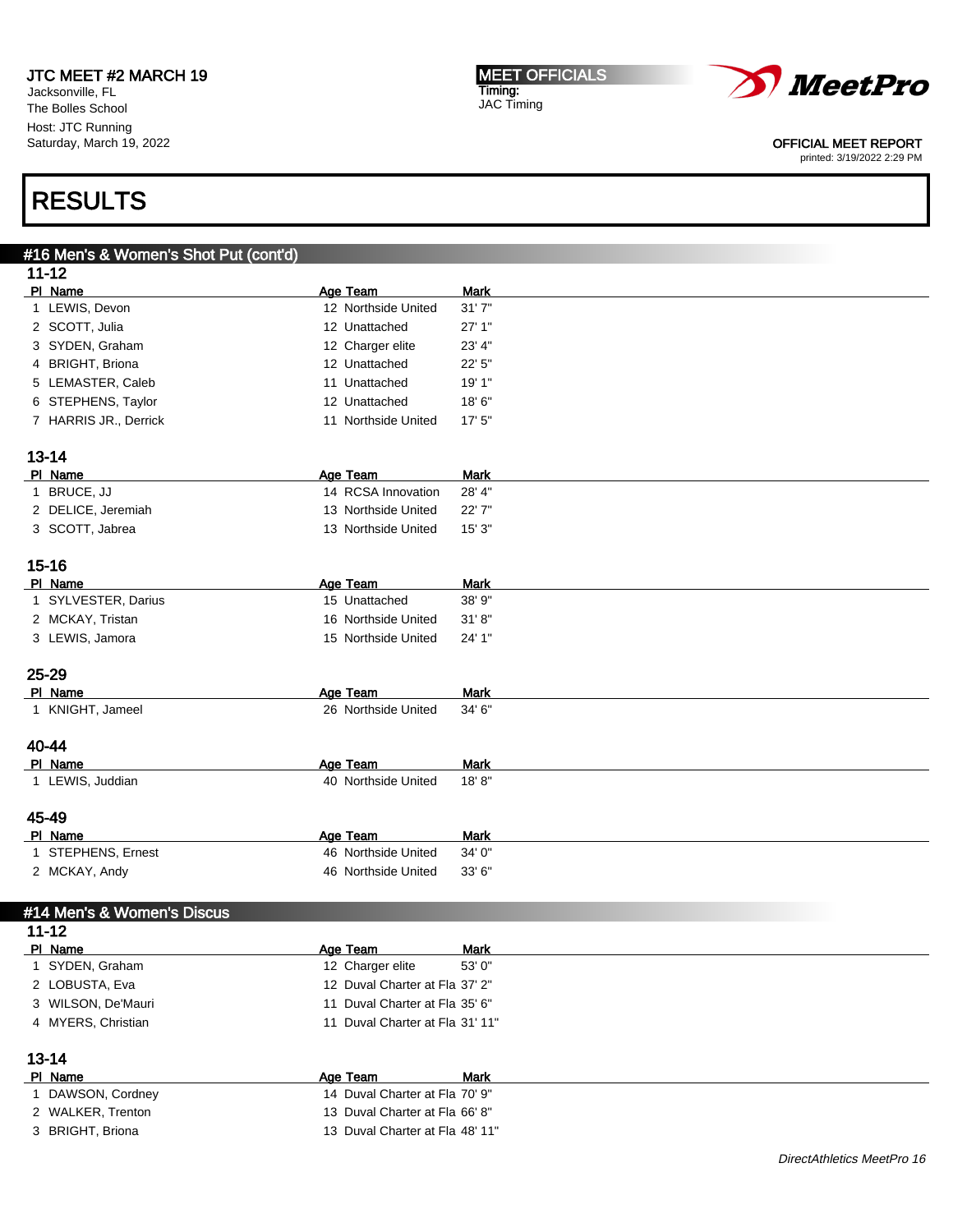Jacksonville, FL The Bolles School Host: JTC Running Saturday, March 19, 2022 MEET OFFICIALS Timing: JAC Timing



```
OFFICIAL MEET REPORT
```
printed: 3/19/2022 2:29 PM

| #14 Men's & Women's Discus (cont'd) |                                 |                |  |
|-------------------------------------|---------------------------------|----------------|--|
| $13 - 14$                           |                                 |                |  |
| PI Name                             | Age Team                        | Mark           |  |
| 4 ARAHILL, Ashlynn                  | 13 Duval Charter at Fla 41'8"   |                |  |
| 5 STEPHENS, Taylor                  | 14 Duval Charter at Fla 31' 11" |                |  |
| 6 KRETZER, Kamdyn                   | 13 Duval Charter at Fla 26' 7"  |                |  |
| $15 - 16$                           |                                 |                |  |
| PI Name                             | Age Team                        | <b>Mark</b>    |  |
| 1 LEWIS, Jamora                     | 15 Northside United             | 85' 11"        |  |
| 2 SYLVESTER, Darius                 | 15 Unattached                   | 34' 3"         |  |
| #15 Men's & Women's Javelin         |                                 |                |  |
| 8 & Under                           |                                 |                |  |
| PI Name                             | <b>Age Team</b>                 | Mark           |  |
| 1 HUGHES, Zoe                       | 8 Northside United              | 3.80m $12'6''$ |  |
| $0 - 6$                             |                                 |                |  |
| PI Name                             | Age Team                        | <b>Mark</b>    |  |
| 1 WATSON, Gerod                     | 6 Northside United              | 4.05m 13'3"    |  |
| $7 - 8$                             |                                 |                |  |
| PI Name                             | Age Team                        | Mark           |  |
| 1 SCOTT, Jordin                     | 7 Northside United              | 4.20m 13' 9"   |  |
| $9 - 10$                            |                                 |                |  |
| PI Name                             | Age Team                        | Mark           |  |
| 1 VALENTINE, Jaquavion              | 10 Charger elite                | 23.02m 75' 6"  |  |
| 2 WATSON JR., Gerold                | 10 Northside United             | 15.20m 49' 10" |  |
| 3 SCOTT JR., Durell                 | 10 Northside United             | 12.03m 39' 6"  |  |
| 4 HEDRINGTON, Mikali                | <b>JAC</b><br>9                 | 8.90m 29' 2"   |  |
| 5 BLACKMON, Aria                    | 9 Northside United              | 7.55m 24' 9"   |  |
| $11 - 12$                           |                                 |                |  |
| PI Name                             | Age Team                        | <b>Mark</b>    |  |
| 1 LEWIS, Devon                      | 12 Northside United             | 28.50m 93' 6"  |  |
| 2 SYDEN, Graham                     | 12 Charger elite                | 12.45m 40' 10" |  |
| 3 MITCHELL, Lilly                   | 11 Northside United             | 7.60m 24' 11"  |  |
| $13 - 14$                           |                                 |                |  |
| PI Name                             | Age Team                        | <b>Mark</b>    |  |
| 1 DELICE, Jeremiah                  | 13 Northside United             | 9.88m 32' 5"   |  |
| $15 - 16$                           |                                 |                |  |
| PI Name                             | Age Team                        | <b>Mark</b>    |  |
| 1 LEWIS, Jamora                     | 15 Northside United             | 21.80m 71'6"   |  |
| 2 JONES, Martrey                    | 16 Northside United             | 7.62m 25' 0"   |  |